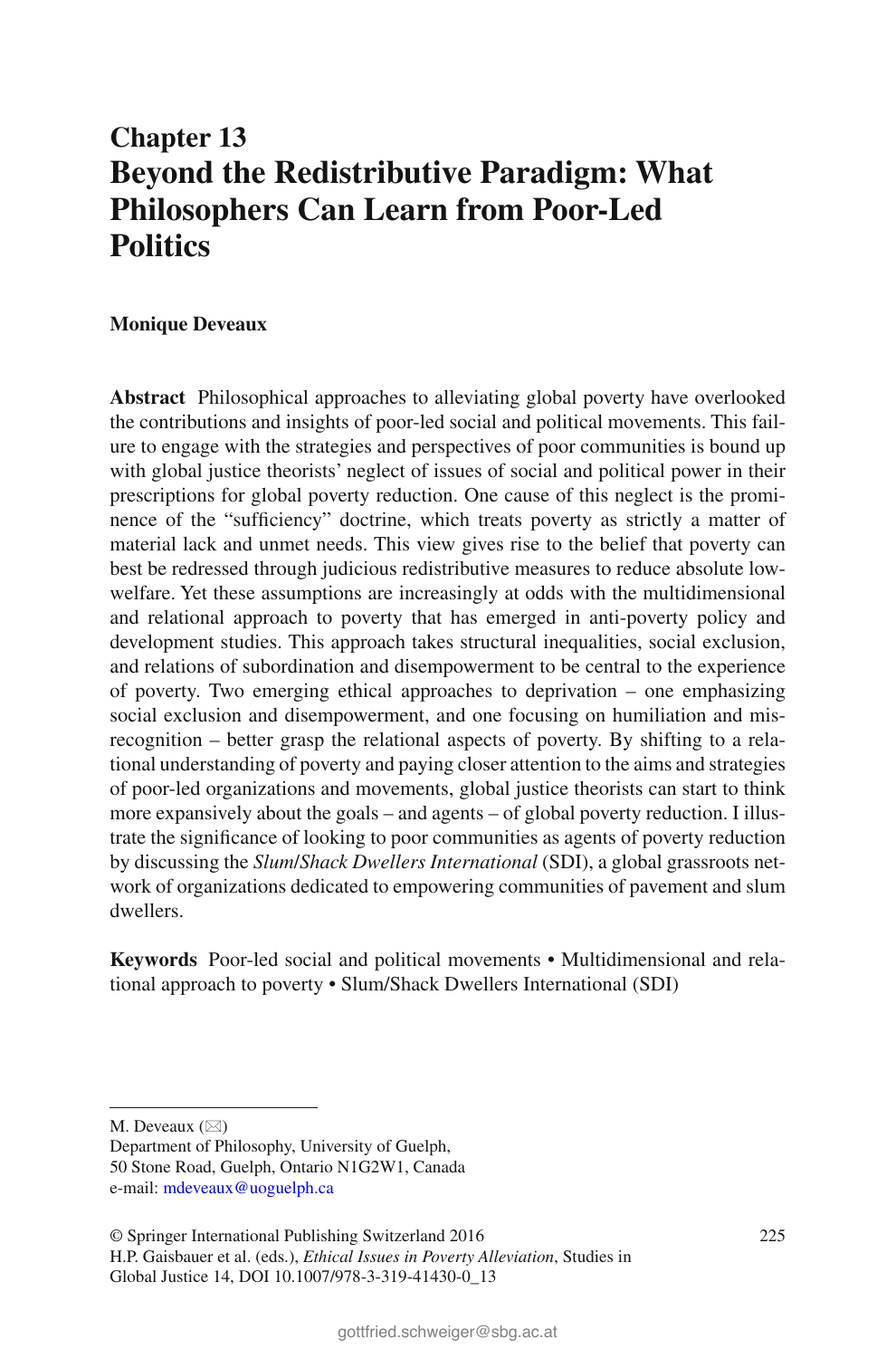#### **13.1 Introduction**

 Poverty activists and scholars have long noted the transformative potential of poorled social initiatives and policies that aim to empower poor communities (Green 2008; Lister 2013). Development theorists and practitioners generally agree that successful development requires *meaningful* participation by the poor in shaping and implementing development practices (Chambers 1997; Hickey and Mohan 2004, 2005), and also aims at their empowerment. Yet, curiously, philosophical approaches to the problems of global poverty and inequality have attributed accorded little if any significance to the priorities, strategies, and initiatives of the poor themselves, as expressed through their social and political organizations and collective movements. Instead, philosophers have asked a trio of questions that take for granted the idea that rich states and their institutions are the proper agents of global justice (Deveaux  $2015$ ): do they have obligations to alleviate the poverty of the distant poor? (Miller  $2010$ ; Risse  $2005$ ; Wenar  $2003$ ); if so, what are these duties, and what grounds them? (O'Neill 2000; Pogge 2008, Singer 1972, 2010); and how can states and other responsible agents best be motivated to dispatch them? (Lenard 2012; Lichtenberg 2014).

 This familiar philosophical conversation sees acute poverty primarily as a problem of unmet needs, the remedy for which is an urgent global redistribution of resources needed for well-being. The distributive framework within which these Kantian/Rawlsian and Utilitarian scholars generally think thus sets the parameters of poverty-reducing obligations. But while humanitarian crises, such as famine or mass refugee migrations, warrant a focus on the urgent redistribution of resources, the problem of chronic poverty arguably demands that ethicists explore the underlying sources of the poor's powerlessness and engage with proposals and efforts that aim to empower poor communities on their own terms. The present chapter tries to motivate this shift by examining in more detail *why* philosophers have overlooked poor-led social movements in their discussions of global poverty, and by sketching some of the important political insights that poor-led politics holds for normative approaches to poverty alleviation.

 Below, in part I, I trace the omission of poor-led movements and perspectives from global justice theorizing to the prominence of "sufficiency thinking" in philosophical writing about poverty and inequality. First advanced by Harry Frankfurt, the sufficiency doctrine asserts that we should care morally about absolute deprivation or low levels of welfare – and about people who fall below the threshold required for a good life – but *not* about relative inequalities ( 1987 ). Although his view has been extensively criticized, resulting in more nuanced and sophisticated versions of the sufficiency thesis (Benbaji  $2005$ ; Huseby  $2010$ ), two intertwined assumptions at the heart of the sufficiency doctrine continue to influence philosophical discussions of poverty: the view that poverty is strictly about material lack and unmet needs; and the belief that such deprivation can best be redressed through judicious redistributive measures to reduce absolute low-welfare. These assumptions are increasingly at odds with the multidimensional and relational approach to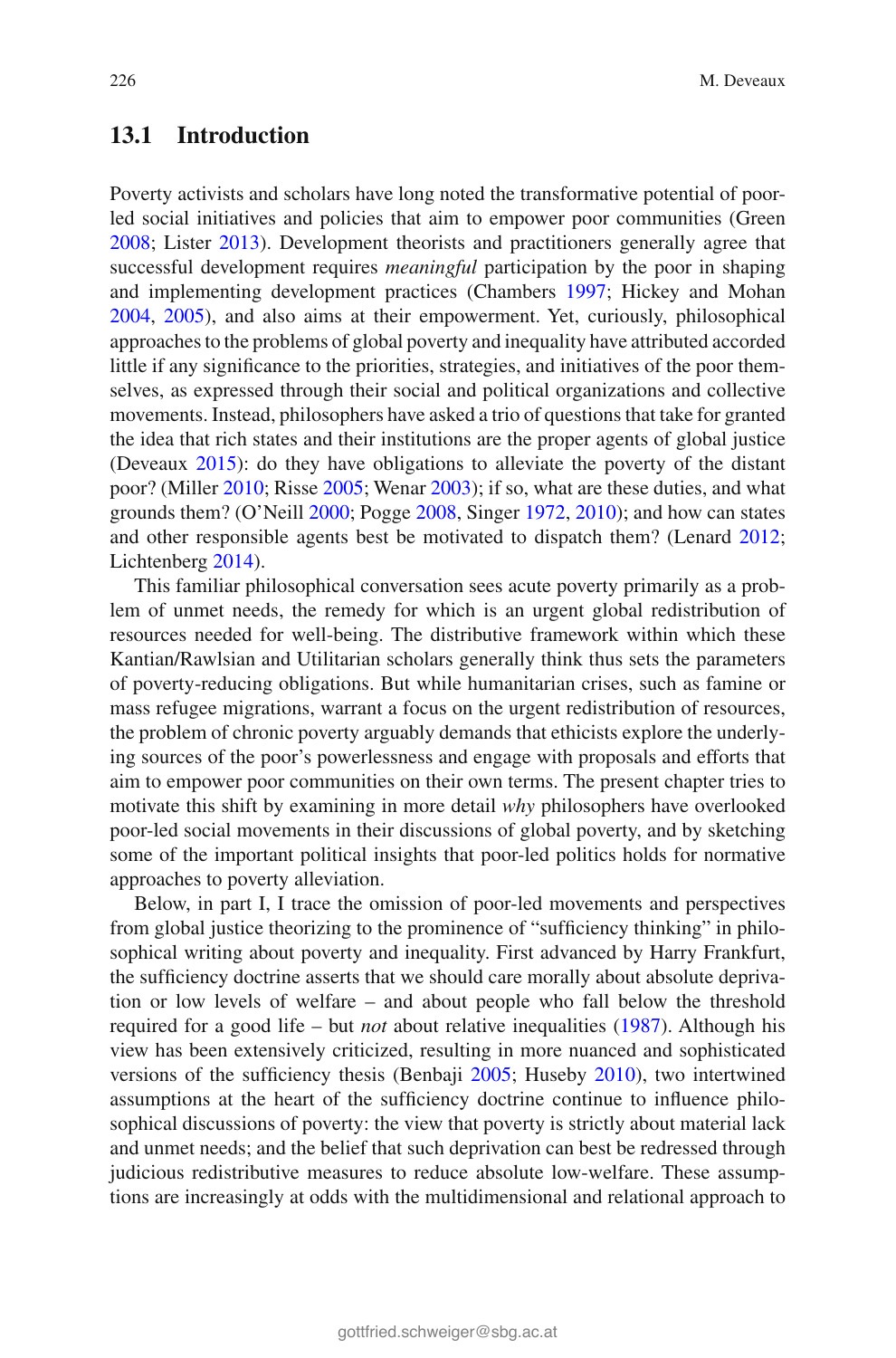poverty (Mosse 2010) that has emerged in policy and development studies, which takes structural inequalities, social exclusion, and relations of subordination and disempowerment to be at the heart of the experience of poverty. It is not a coincidence that, in their activism, poor-led social movements and organizations in the global South target precisely these harms.

 In part II, I discuss two normative ethical approaches to deprivation that are broadly in tune with the relational approach to poverty: one that emphasizes social exclusion and disempowerment (Kabeer 2000; Wisor 2012), and one that focuses on humiliation and misrecognition (Dügben 2012; Schweiger 2014; Graf and Schweiger 2013 , 2014 ). In part III, I discuss the *Slum* / *Shack Dwellers International* (SDI), a grassroots network of organizations in 33 countries dedicated to empowering communities of pavement and slum dwellers. Analyzing the aims, strategies, and successes of groups like SDI, I argue, should lead us to think more expansively about the goals, strategies, and agents of global poverty reduction. Part IV sets out the reasons why the insights and contributions of poor-led social organizations and movements should figure centrally in normative theories of poverty alleviation.

## **13.2 Poverty as Insufficiency?**

 The omission of the perspectives and contributions of the organizations and movements of the poor from normative discussions of global poverty reduction has much to do with the over-simplistic picture of poverty at the heart of redistributive approaches to transnational justice. Theorists who emphasize redistribution as a broad solution to chronic and acute poverty disagree on whether the goal should be merely to raise the distant poor up to a level of sufficiency (Blake  $2001$ ; Nagel  $2005$ ) or instead aim for more egalitarian ends, such as global equality of opportunity, equal respect, or equal capability to achieve a minimum level of functioning (Brock 2009; Caney 2001; Gilabert 2012; Satz 2010). But, as I shall argue, neither sufficiency nor egalitarian approaches to global justice pays much attention to the poor as agents of justice, or to proposals for radical changes to relations and structures that disempower and disenfranchise the poor (Nielsen 1985; Schweickart 2008).

Global redistribution approaches that endorse the sufficiency principle are particularly problematic insofar as they dismiss the significance of inequalities as well as nonmaterial aspects of poverty, such as humiliation and disempowerment. Sufficiency proponents argue that global redistribution should aim not at egalitarian ends but strive instead to meet people's basic unmet needs, the nonfulfillment of which causes them to suffer or prevents them from living a decent life. Michael Blake  $(2001, 259-260)$  insists that 'liberalism can concern itself with absolute deprivation abroad, and reserve a concern for relative deprivation in the local arena….Shared citizenship…gives rise to a concern with relative deprivation that is absent in the international realm.' Similarly, Thomas Nagel argues that duties of justice simply do not apply in the global context, because the coercive (sovereign state) institutions that ground these reciprocal duties are simply lacking; instead,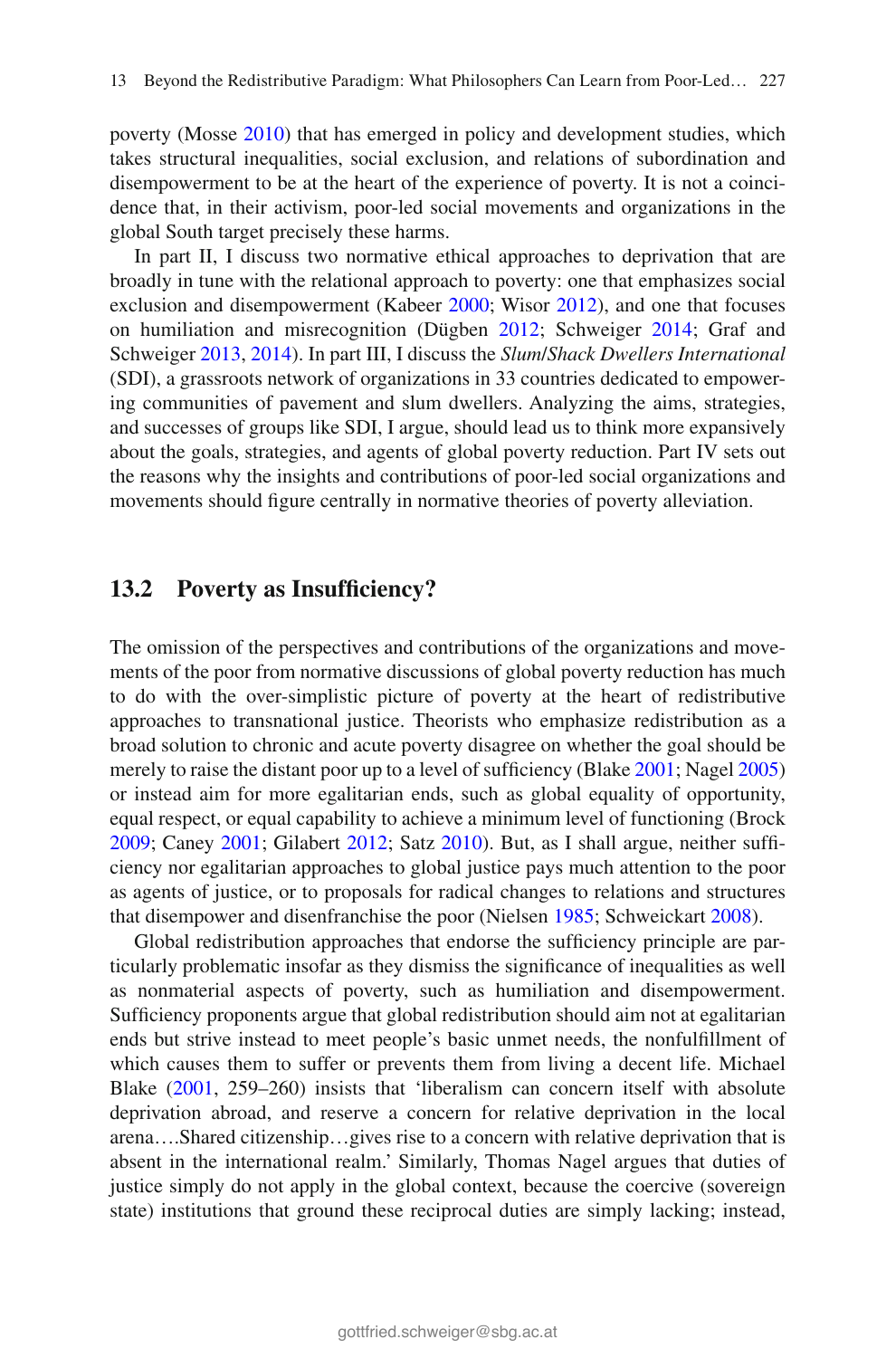only 'humanitarian duties [arise]…in virtue of the absolute rather than the relative level of need of the people we are in a position to help' (Nagel 2005, 119).

 The view that the governments and institutions of rich states have an obligation to address the absolute deprivation of the global poor but not relative inequalities between states (or national populations) echoes the sufficientarian reasoning developed by Frankfurt and others. Although the sufficiency doctrine has been subjected to incisive criticisms from proponents of relational equality and democratic equality (Anderson 1999; Casal  $2007$ ), its legacy is evidenced by the tendency within global justice theorizing to treat North-South poverty primary as a problem of unjust distribution rather than caused by global structures of economic and political inequality and domination. It is therefore instructive to see how the sufficiency doctrine – which developed more as a critique of economic egalitarianism than as a fully-fledged normative theory of distribution – conceptualizes poverty more generally. The sufficiency doctrine's core claim is that what matters morally is that everyone has *enough* , and *not* that they have equal shares of resources or assets (Frankfurt 1987 ). Frankfurt rejects economic equality as an ideal on the grounds that it serves as a kind of moral distraction, diverting our attention away from discovering what is important to each of us as individuals, and from discerning what we need for our own satisfaction and well-being (Frankfurt 1987). His opposition to equality as an intrinsic good pivots on his claim that an egalitarian distribution 'may fail to maximize aggregate utility' and in some cases 'actually minimizes aggregate utility' (Frankfurt 1987, 30). Yet troublingly, Frankfurt generalizes from small-group examples of extreme resource scarcity (where an equal division of resources may fail to maximize survival) to reach the conclusion that economic inequality is essentially unproblematic.

Classic sufficientarians conceive of poverty and inequality in exceedingly narrow terms, mainly in reference to income and wealth (Sen 1999); arguably, this prevents them from recognizing that social and economic inequalities may yield harms not reducible to material deprivation alone. Sharply demarcating poverty from inequality in this way, Frankfurt is able to assert that 'the relationship between low economic status and urgent need is wholly contingent....There is no necessary conceptual connection between a person's relative economic position and whether he has needs of any urgency' (Frankfurt 1987, 35). Yet Frankfurt implausibly generalizes from this (not untrue) abstract claim to actually existing societies. In his critique of Ronald Dworkin's essay, 'Why Liberals Should Care About Equality,' Frankfurt (1987) insists that Dworkin, lamenting the high unemployment and the phenomenon of the working poor in the U.S., simply confuses poverty with inequality. But Frankfurt can only reach this conclusion by bracketing a range of adjacent contributors to (and consequences of) economic inequality, the acknowledgement of which undermines the case for disaggregating deprivation and inequality; inequalities in access to employment, housing, healthcare, and education, as well as in assets like land (particularly important in developing countries), all contribute to absolute low welfare. While we can of course conceptually distinguish poverty from inequality, the sufficiency lens overreaches by claiming that one can have sufficient resources for well-being entirely *irrespective of deep structural inequalities* .

Most versions of the sufficiency doctrine insist that significant inequalities are not in themselves troubling: 'If a person has enough resources to provide for the satisfac-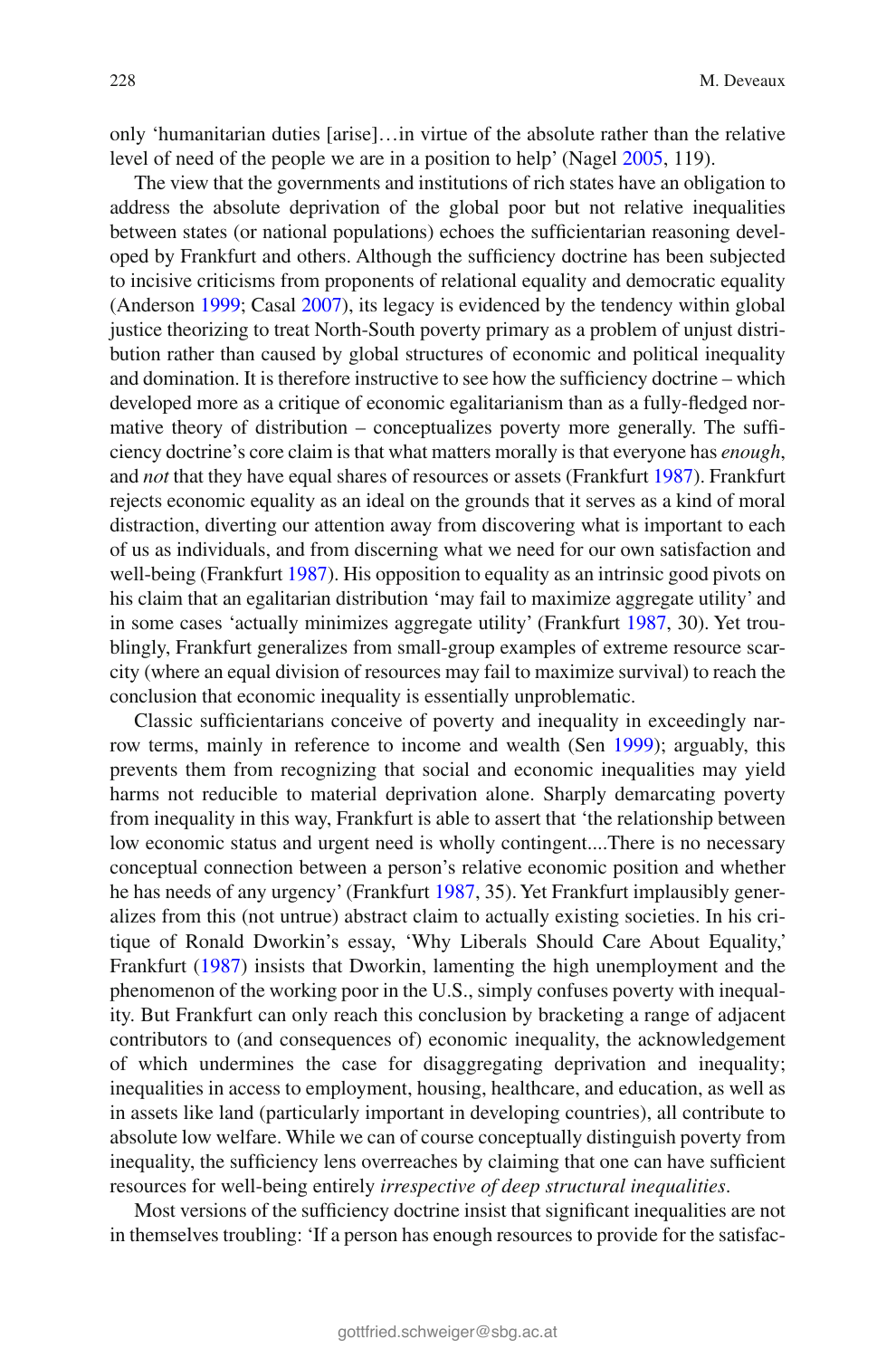tion of his needs and his interests, his resources are entirely adequate; their adequacy does not depend in addition upon the magnitude of the resources that other people possess' (Frankfurt 1997, 7). More recently, however, Axelsen and Nielsen, who blend sufficientarianism with a capabilities approach, have acknowledged that there are 'positional aspects' to goods like 'societal status, political influence, and the social bases of self-respect,'  $(2014, 14)$  which can make relative inequalities somewhat morally salient. Yet they see this positional inequality as merely one more way in which *insufficiency's harms* can manifest: 'One's absolute position may, thus be determined by one's relative position, in which case a person may become insufficiently free because of a relative deprivation  $-$  but it is the insufficiency itself that creates a problem, not the inequality in itself' (15). Axelsen and Nielsen have in mind domestic, not global, problems of insufficiency, and their analysis of sufficiency as 'freedom from duress' in connection with 'a limited set of capabilities or opportunities' (2) is meant to encompass harms that do not reduce to poverty per se. Nevertheless, it is still the case that their sufficiency reasoning leads them to frame even positional social and political inequalities as fundamentally problems of distribution, not domination. Arguably, large inequalities in wealth and resources do not just *indirectly* correlate with insufficiencies, as Axelsen and Nielsen seem to suggest, but rather, correspond to real inequalities of power that in turn prevent people from accessing resources relevant to their absolute well-being (Satz 2010).

Sufficiency thinking in general seems to assume an overly sharp distinction between poverty and inequality. As a consequence, although some revised sufficientarian approaches argue that relative inequalities can prevent individuals from achieving sufficiency in many important area of well-being (Axelsen and Nielsen 2014 ), they do not recognize that inequalities of power, status, and political voice are *themselves* both a cause and a feature of poverty. Note that this is a different point from the criticism that 'relational egalitarians' make of both classic sufficiency theorists and distributional egalitarians. Relational (or democratic) egalitarians reject the sufficiency claim that relative socio-economic inequalities simply do not matter; inequalities typically *do* matter, say relational egalitarians, insofar as they affect the ability of citizens to interact on terms of equal respect with one another, free from discrimination, oppression, and exploitation (Anderson 1999; Satz 2010). While I concur that inequalities are often instrumental in creating oppressive relations between citizens, my claim here is a different one: namely, that significant socio-economic inequalities are closely intertwined with the political powerlessness that is itself partly *constitutive* poverty, and which locks people into chronic deprivation. If I am right, then ethicists who seek to develop solutions to global poverty need to focus much more on relations and structures of social and political inequality and exclusion than they have hitherto done. Democratic or relational equality points us in the right direction by rejecting the resource-distribution paradigm as over-simple, and by showing that inequalities create unequal social relationships, capabilities, and freedoms (Anderson 1999). They also help us to see that these relative inequalities are relevant in the global context when they contribute to gross transnational power imbalances that undermine equal opportunities and equal respect for many groups, or perpetuate relations of domination and exploitation (Brock 2009; Satz 2010).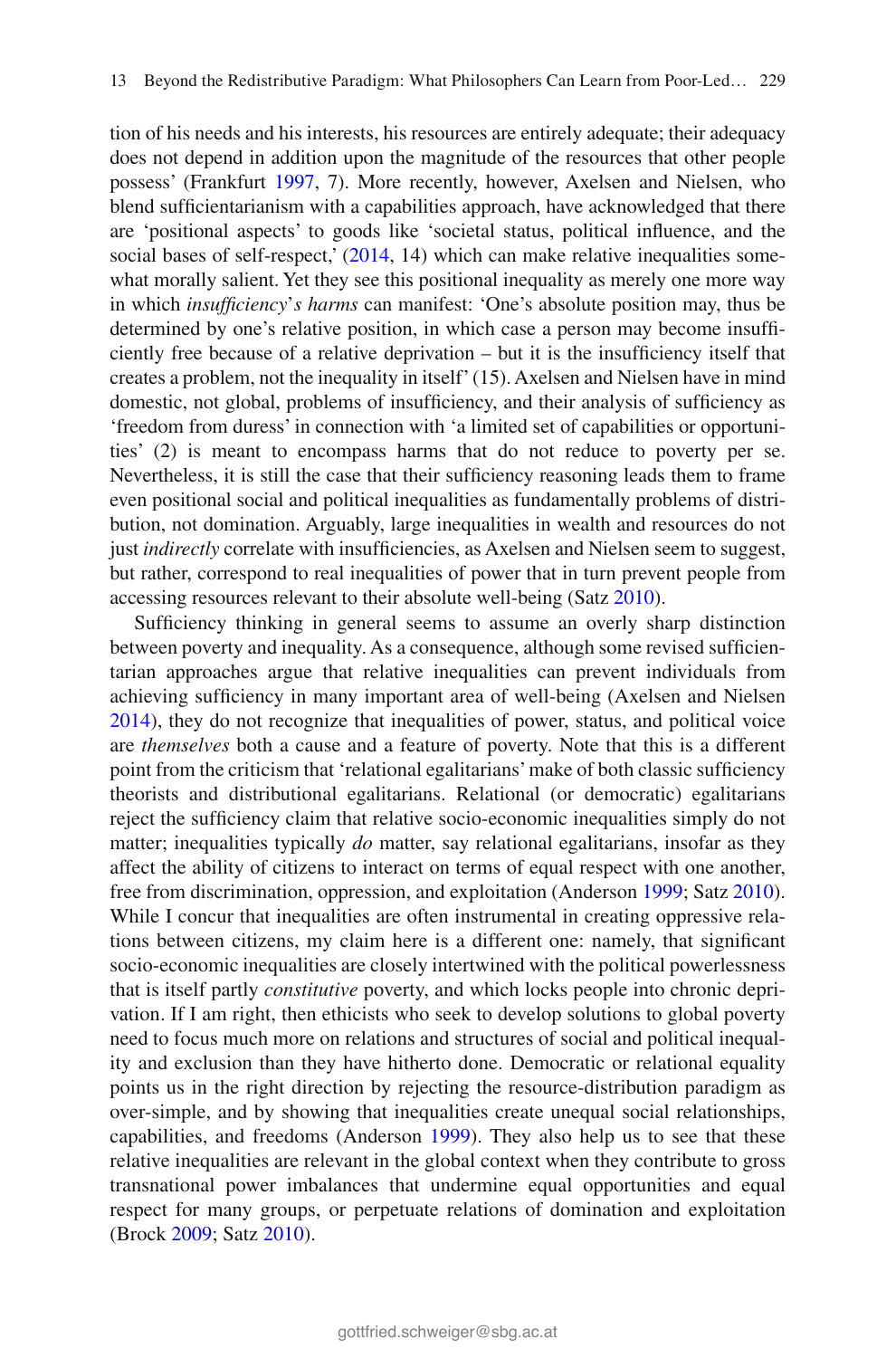A more thorough and in-depth analysis of poverty as consisting of pervasive relations and structures of inequality will require that we look beyond the notion of relational or democratic equality. Specifically, it demands that we look to the arguments of scholars, policy analysts, and activists who define poverty relationally, in terms of processes of social exclusion, subordination, and powerlessness. In the next section, I turn to this emerging, alternative approach to poverty, which better reflects the realities of poverty as understood by poor communities and their organizations.

## **13.3 Reframing Poverty: Social Exclusion, Vulnerability, and Misrecognition**

 In contrast to philosophical views which sharply distinguish between poverty and inequality, poverty is increasingly defined by both development economists and those who study market economies as, in effect, a consequence of structural inequalities across multiple levels (Salverda et al. 2009). This emphasis on unequal social and economic relations and structures as constitutive of poverty helps explain why economists often refer to poverty as a condition of 'social exclusion,' and why the study of poverty is increasingly called the study of 'poverty dynamics' (Addison et al. 2009 ). So important are these relative and relational dimensions that poverty in developed countries is usually measured using the metric of relative income: specifically, according to the OECD, those living on less than  $50\%$  of the median income of their society are said to be poor (or  $60\%$  for Europe). The reason for this is that, in developed societies, *relative* household income (after tax and transfers) gives a much clearer picture than does absolute income of what individuals have access to, in terms of material resources, opportunities, and activities. Or as poverty researchers explain, 'the underlying rationale [for the focus on relative income] is that those falling more than a certain 'distance' below the average or normal income in their society are unlikely to participate fully in it' (Nolan and Marx 2009 , 318).

 While the emphasis on relative deprivation and social exclusion has mainly been used to understand poverty in advanced industrialized societies, some researchers use it to explain poverty in developing countries as a dynamic social process involving multiple inequalities and relations of structural disadvantage (Kabeer 2000; Wisor 2012). The social exclusion analysis of poverty needs, of course, to be adapted to developing societies; for example, it needs to be acknowledge that the informal sector is often the primary workforce in poor countries, thereby changing what it means to be excluded from the formal workforce (Wisor 2012). Nonetheless, a social exclusion analysis can help us to see the multidimensional nature (and causes) of deprivation in poor countries, as well as draw our attention to the issues of power and inequality that are so important to poor-led politics. Exclusion from needed social services is very often a central component of poverty in low-income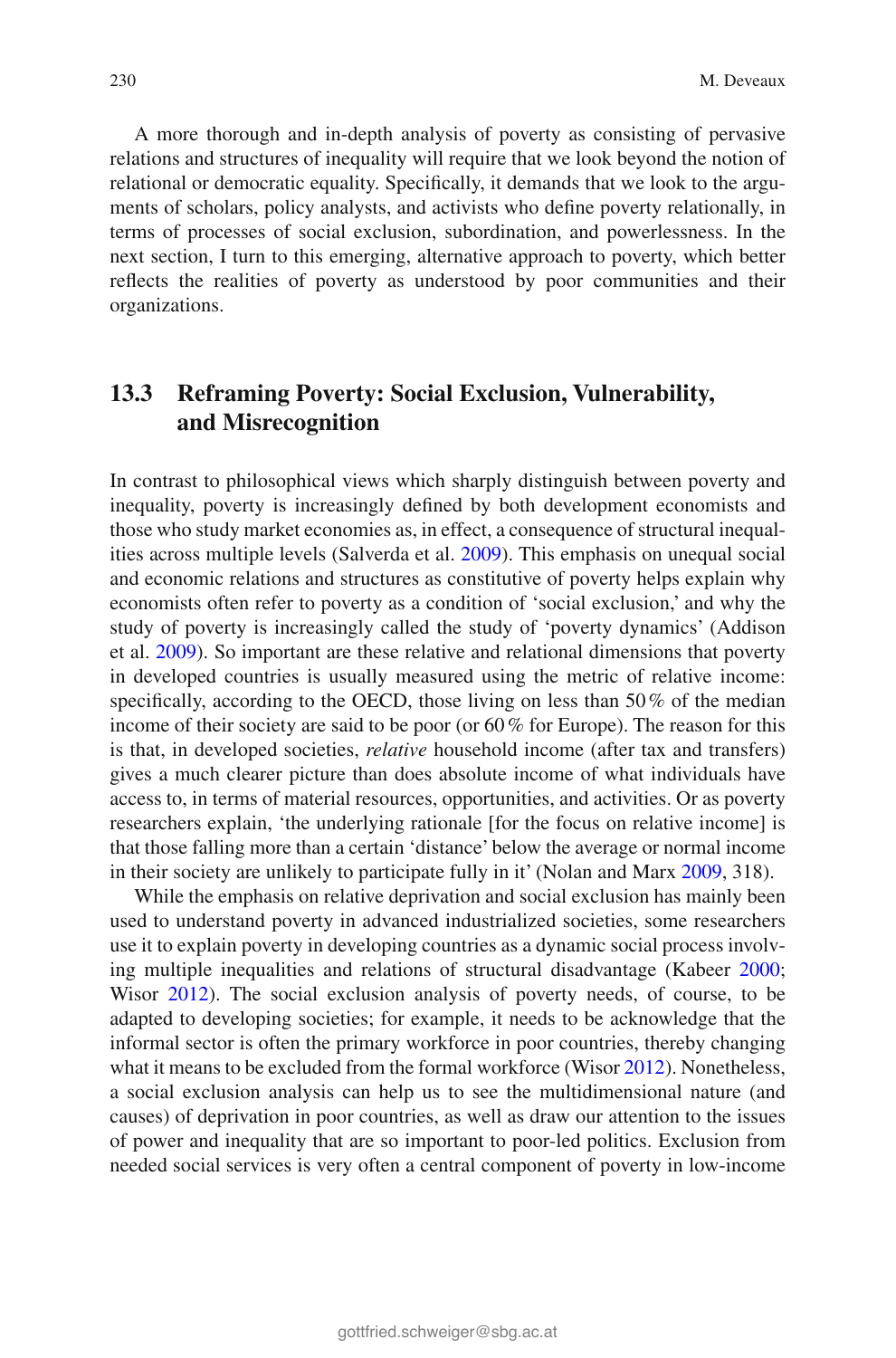countries (Wisor 2012 ), and not coincidentally, is the focus point of much pro-poor activism.

 Wisor gives four reasons why the social exclusion approach makes an essential contribution to a multidimensional analysis of global poverty, even though it is not synonymous (as some argue in the case of poverty in high income countries) with poverty itself. First, it frames poverty as a 'dynamic process rather than a static state of affairs,' in which the poor suffer from 'active exclusion from public services and private markets [and] passive exclusion from social and public participation' (Wisor 2012, 117). Or, as Kabeer puts it, 'a focus on processes of exclusion is a useful way to think about social policy because it draws attention to the production of disadvantage through the active dynamics of social interaction, rather than through anonymous processes of impoverishment and marginalisation' (Kabeer 2000, 84). Second, the social exclusion lens grasps the importance of misrecognition and group-based discrimination and disadvantages and affirms 'the significance of 'representation' for individuals and groups…through cultural activities, social and political participation, and community respect' (Wisor 2012, 118). As such, this may help us to understand the centrality of political demands for recognition, respect, and inclusion by pro-poor organizations and movements. Third, 'the social exclusion necessarily focuses on the *contexts* in which deprivation occur. Individuals are thus not understood as unembedded units of production…[or]consumption, but as highly embedded in social and political environments that are deeply interrelated with the deprivations they face' (119). Poor-led social movements and groups in low and middle-income countries usually aim to transform the specific social and political context in which their poverty arises by targeting national social policies and structures of injustice, as I shall argue shortly. Finally, Wisor notes that 'the social exclusion approach is explicitly political,' allowing us to see 'the political processes by which people become and are kept poor' (119). In their struggles and organizations, poor communities have understood this connection between social-political processes of exclusion and material poverty much better than have philosophers writing about global poverty.

 To better understand why relative deprivations can and do translate not only into poverty but also powerlessness, it is also helpful to look to Iris Young's discussion of social-structural inequalities and injustices (Young 2011 ). These inequalities, and the vulnerabilities to which they give rise, are not readily grasped from within a distributive justice framework, in part because the latter overemphasizes resources and reduces poverty to a matter of material scarcity. Sufficiency thinking, as we saw, dismisses the significance of inequalities that shape people's access to the opportunities and goods they need for well-being, and also fails to see that such inequalities are in a very real sense constitutive of the experience of poverty. Young's account of one woman's (Sandy's) structural vulnerability to homelessness highlights the ways in which multiple institutions and social rules prevent her from finding decent housing, without any one factor being dispositive in her homelessness (Young 2011). The structural vulnerability to poverty and homelessness that Young describes is bound up with institutions and rules that accord greater power and opportunities to some rather than others. Her account of social-structural injustice helps to explain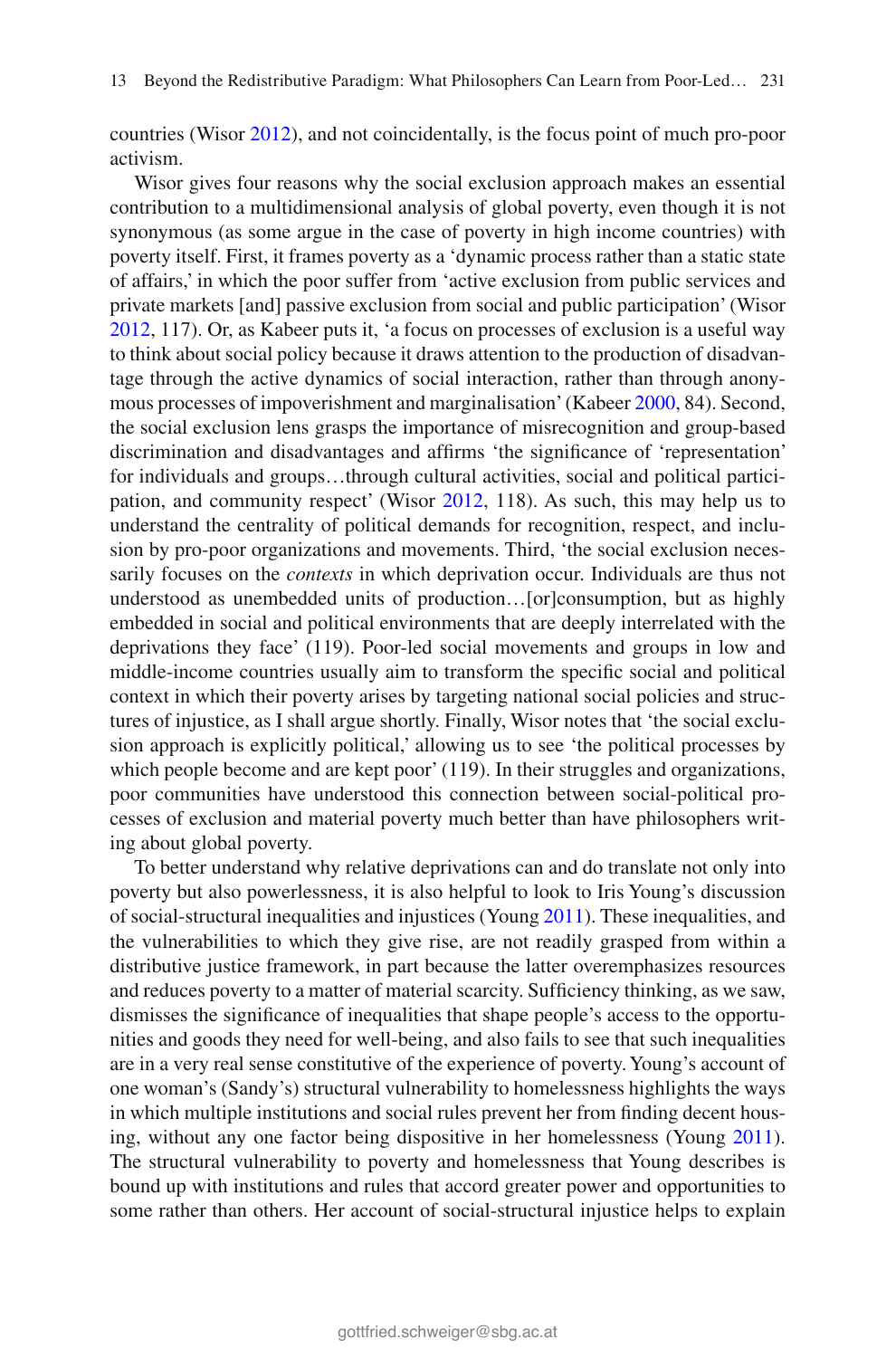why poor-led social movements and organizations focus so much on empowering poor communities, and on challenging the corruption and lack of transparency and accountability that contribute to their powerlessness. The remedy for this vulnerability is not simply more resources (although these of course help); rather, it is collective action (Young 2011; Chandhoke 2013).

 'Recognition theorists' propose an understanding of poverty that complements Young's emphasis on vulnerability and structural injustice, as well as the social exclusion approach to poverty. Recognition theory similarly emphasizes aspects routinely overlooked by resource-focused approaches – specifically, those of disrespect, humiliation, shame, and lack of recognition (Schweiger 2014). These experiences, recognition theorists argue, are typically part of the processes of social exclusion that many social scientists and anti-poverty advocates now say best capture the reality of poverty. The recognition approach to poverty is therefore able to capture a number of the subjectively-felt aspects of poverty that are not well captured by standard poverty measures – much like Young's analysis of the structural injustices that many people *experience as* entrenched barriers to their ability to live a life of self-respect:

 Misrecognition, as well as recognition, is an umbrella term, and neither focuses on a single feature of human life in the way that much poverty research does in its focus on money and material assets. Recognition theory, rather, argues that injustices such as poverty have to be understood in their multidimensionality….It focuses on the increased vulnerability of poor people to forms of misrecognition and on how poverty disrupts families, communities, and other relations of care and love, and how it affects the self and identity of the poor (Schweiger 2014, 269).

 While recognition theorists aim to bring the (often overlooked) subjective and relational experiences of poverty to our attention, they by no means ignore the more standard measures of deprivation. Rather, they see these experiences as inextricably bound up with – and shaped by – material and social disadvantages along many dimensions (Graf and Schweiger 2013, 2014).

 As with both Young's analysis of structural injustice and vulnerability and the social exclusion view, then, the recognition view of poverty is deeply concerned with the stigmatizing, exclusionary, and disempowering effects of deprivation and inequality. As a first step towards reversing these harms, all three approaches ask us to notice and hear what poor individuals *themselves* say about their experience of poverty. The subjectively felt and relational aspects of disadvantage and scarcity simply cannot be well understood in the absence of this first-hand knowledge; while some conventional poverty measurements can gauge the extent of a person's (or group's) social exclusion, they cannot readily convey the interior experience of disrespect, shame, or humiliation to which conditions of social and material deprivation give rise. Moreover, many of the material and social-relational aspects of poverty are deeply contextual – that is, sensitive to the particular structures, norms, and expectations of particular societies; as a result, we cannot know fully or precisely what set of factors or conditions makes a person (or a group) vulnerable to disrespect, shame, or to a sense of powerlessness without hearing their perspectives (Graf and Schweiger 2013). Poverty activists in advanced industrialized states have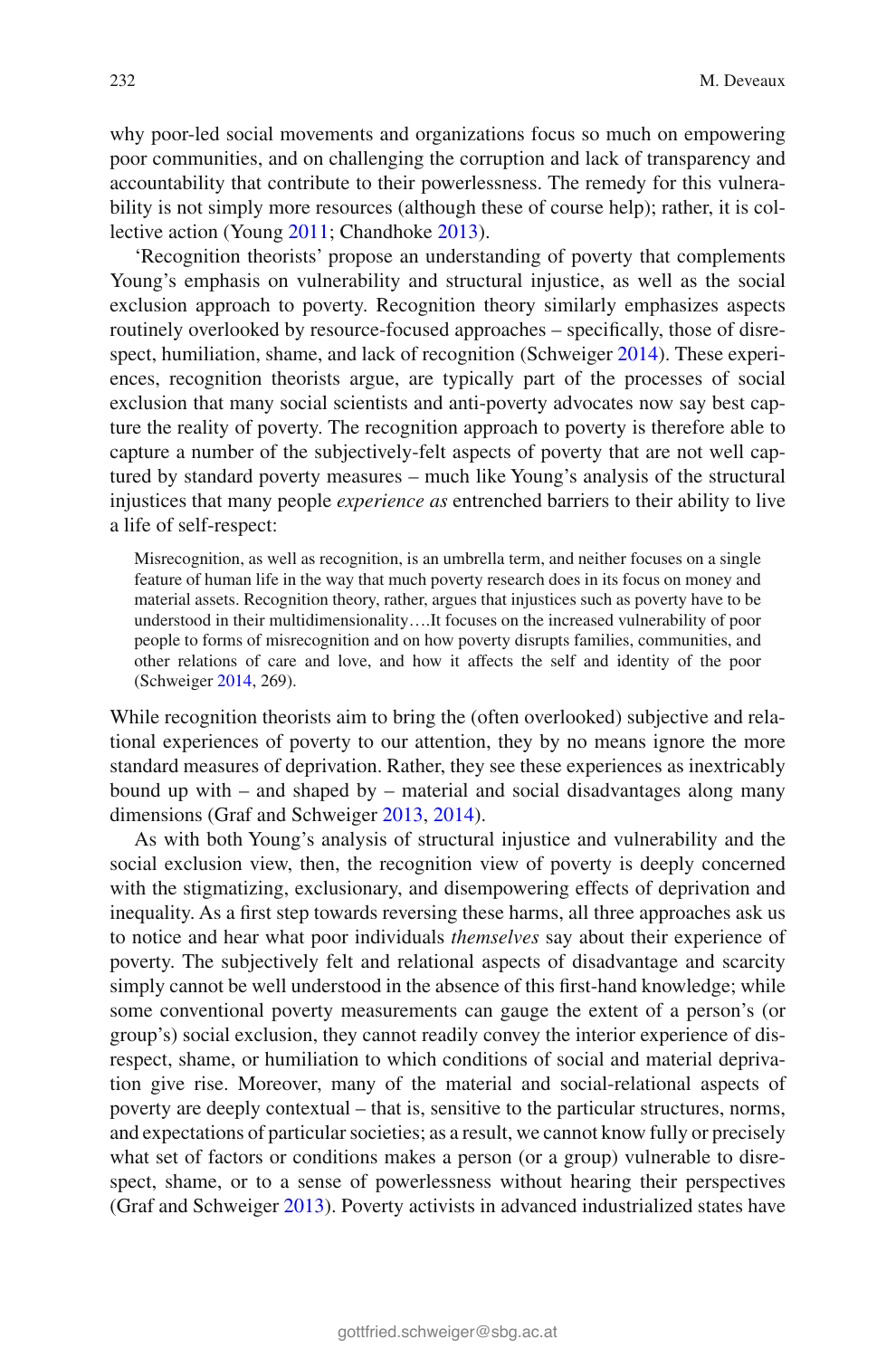long protested governments' failure to recognize and include the poor in planning and implementing anti-poverty initiatives, arguing that it signals a lack of respect for the poor and their first-hand knowledge (Lister  $2013$ ). In the context of developing countries, development aid programs that fail to include the perspectives of the poor, or to include them as active participants in poverty solutions, have been the subject of extensive criticism and backlash. Non-inclusive development interventions may in some sense reinforce the exclusion and status-subordination of the poor in developing states because it 'often fails in treating its target population as equivalent partners and valid agents of knowledge production. The rhetoric of partnership is undermined by the practices of strongly asymmetric power relations' (Dügben 2012, 74–75).

 In addition to encouraging us to include the perspectives and insights of the poor themselves, the alternative, relational approaches to poverty discussed here also show us why collective action by poor communities must become a critical component of poverty alleviation. Disrespect, lack of recognition, shame, and humiliation, are not readily redressed by top-down solutions to deprivation that treat the poor as passive recipients. To truly reverse the social exclusion and sense of powerlessness that both chronic and acute poverty engender, the poor must come to feel that they have a say in demanding and directing the changes that they need. This is true not only for symbolic reasons of the sort that Frantz Fanon  $(1968)$  wrote about – that is, the need to throw off the colonial legacy of cultural domination and disrespect in order to clear the way for an emancipated consciousness and identity to emerge. Rather, it is also because recognizing and validating the political agency of poor individuals is critical to acknowledging their equal status as fellow citizens (in the national context) and treating them as persons with human rights (in the global context), including rights of democratic participation. As Lister notes, the view that participation by the poor is important 'acknowledges the agency of rights-bearers and their potential to play a role in the development of rights and services. In strengthening that agency it enables people with experience of poverty to act more effectively as democratic citizens and bearers of human rights' (2013, 118).

 It is no coincidence that poor-led organizations and movements of the poor (in both the global South as well as the North) increasingly frame their struggles in the language of human rights, particularly social and economic human rights. This framing certainly intersects well with domestic social policy, which poor activists are most often seeking to change. But more importantly, by demanding that their human rights be respected, poor activists are in a sense interpellated as political agents. As Neera Chandhoke explains, in reaching for human rights, 'the global poor are not seen as victims who have to be given cash transfers because the West is guilty but instead are treated as rights-bearers and thus people who possess irreducible moral status' (Chandhoke 2010, 80). The very act of claiming rights and articulating social policy draws attention to the interests of the poor as a concrete political entity within a society; these entities can have a surprisingly strong degree of influence when they form regional or national coalitions and/or transnational networks (Sandbrook 2002). Poverty alleviation strategies or initiatives that recognize and validate the collective actions of poor organizations (or movements) can also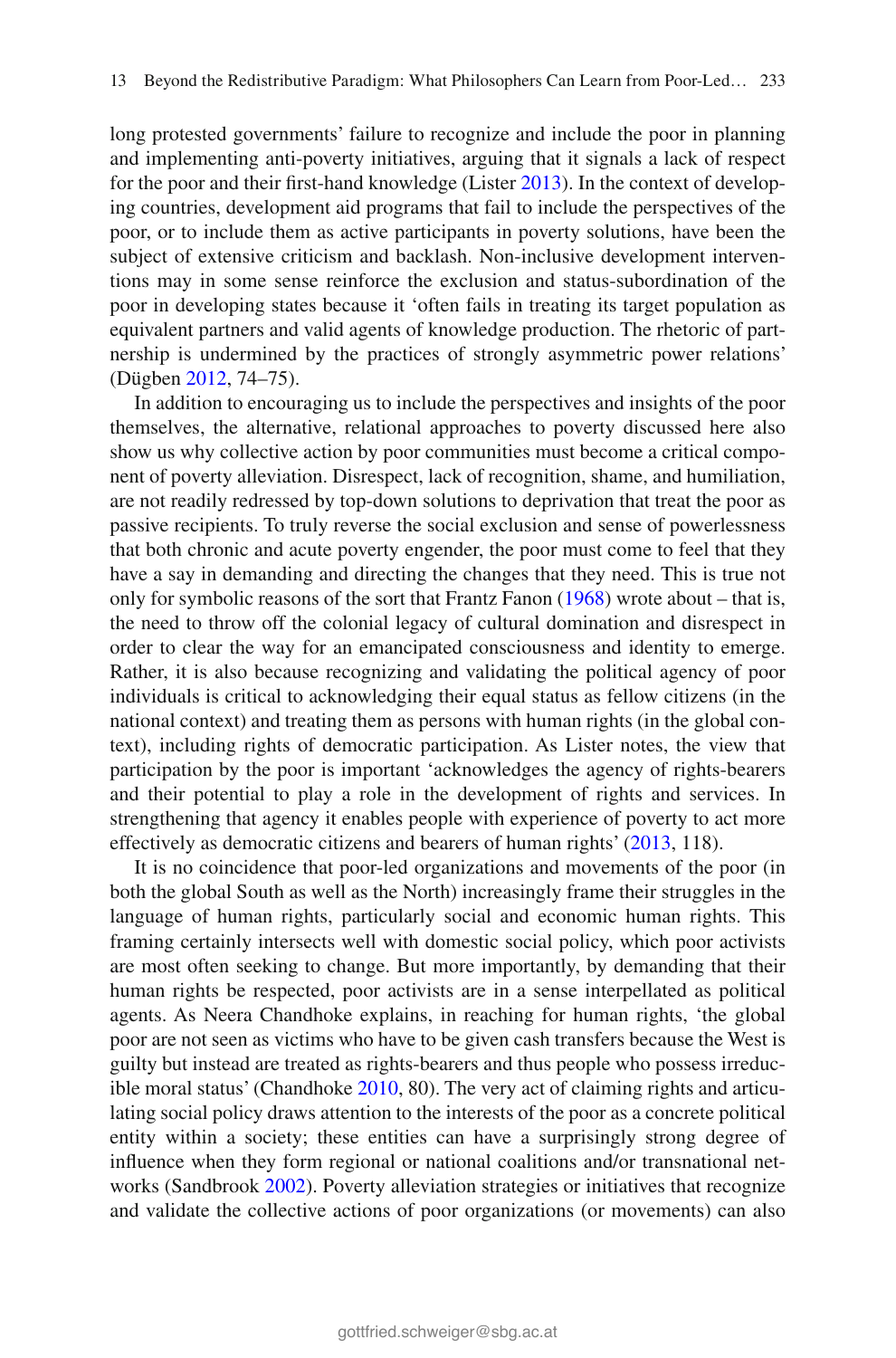arguably bolster disadvantaged communities' sense of political inclusion: 'political mobilization…makes people conscious of what is due to them, and what they have been denied…this is what these networks of solidarity accomplish' (Chandhoke 2010 , 80). While there is of course a risk that the language of poor empowerment, citizenship, and social rights can be co-opted by the neoliberal agenda of 'inclusive liberalism,' there is no shortage of examples of genuinely radical poor-based social movements that use these framings, particularly in Latin America and South Africa (Hickey 2010).

 Poor-led social movements and organizations are inherently political insofar as they seek to mobilize poor communities in order to exert pressure on local and/or national governments to introduce social policies or other reforms that will make the lives of the poor better. At the local level especially, it is instructive that many such poor-led groups specifically target structures of bureaucratic control and corruption that hamper the poor in their efforts to survive, and therefore seek explicitly to empower them. Policy-oriented poor social movements in particular are thus best seen as 'forms of political action that attack the social relationships underlying chronic poverty' (Bebbington 2007, 798) whose aim is to make relevant agents reform the policies (or policy vacuums) that reinforce their poverty. Nor is this connection between collective action and empowerment limited to developing countries, as there is by now a wealth of research on participatory anti-poverty initiatives that supports the connection between participation and empowerment among the poor in industrialized states. The transformative possibilities of poor-led organizations and social movements in the developing world is however my focus here, as their omission from normative discussions of global poverty has been accompanied by a general disregard for the poor as actual or potential agents of social change (Deveaux  $2015$ ). In the next section, I discuss the SDI in order to illuminate some of the surprising foci, strategies, and accomplishments of this global network, and to show why the insights and contributions of this and similar poor-led movements (and organizations) to poverty alleviation is distinctive and critical to the theory and practice of global justice.

## **13.4 What Theorists Can Learn from Poverty Activists: Slum Dwellers International**

 SDI is an international network of grassroots, community-based organizations of the urban poor, chiefly homeless and landless residents. Launched in 1996 and founded by Mumbai grassroots leader Jockin Arputham, it evolved from the work and alliance of three groups in India: the Mumbai-based SPARC (focused on pavement dwellers) and *Mahila Milan* ('Women Together,' empowering women residents of slums and pavements); and the National Slum Dwellers Federation (NSDF), founded in 1974. With chapters and partners in 33 countries, the SDI is by far the largest network of urban poor residents and their advocates in the world. In a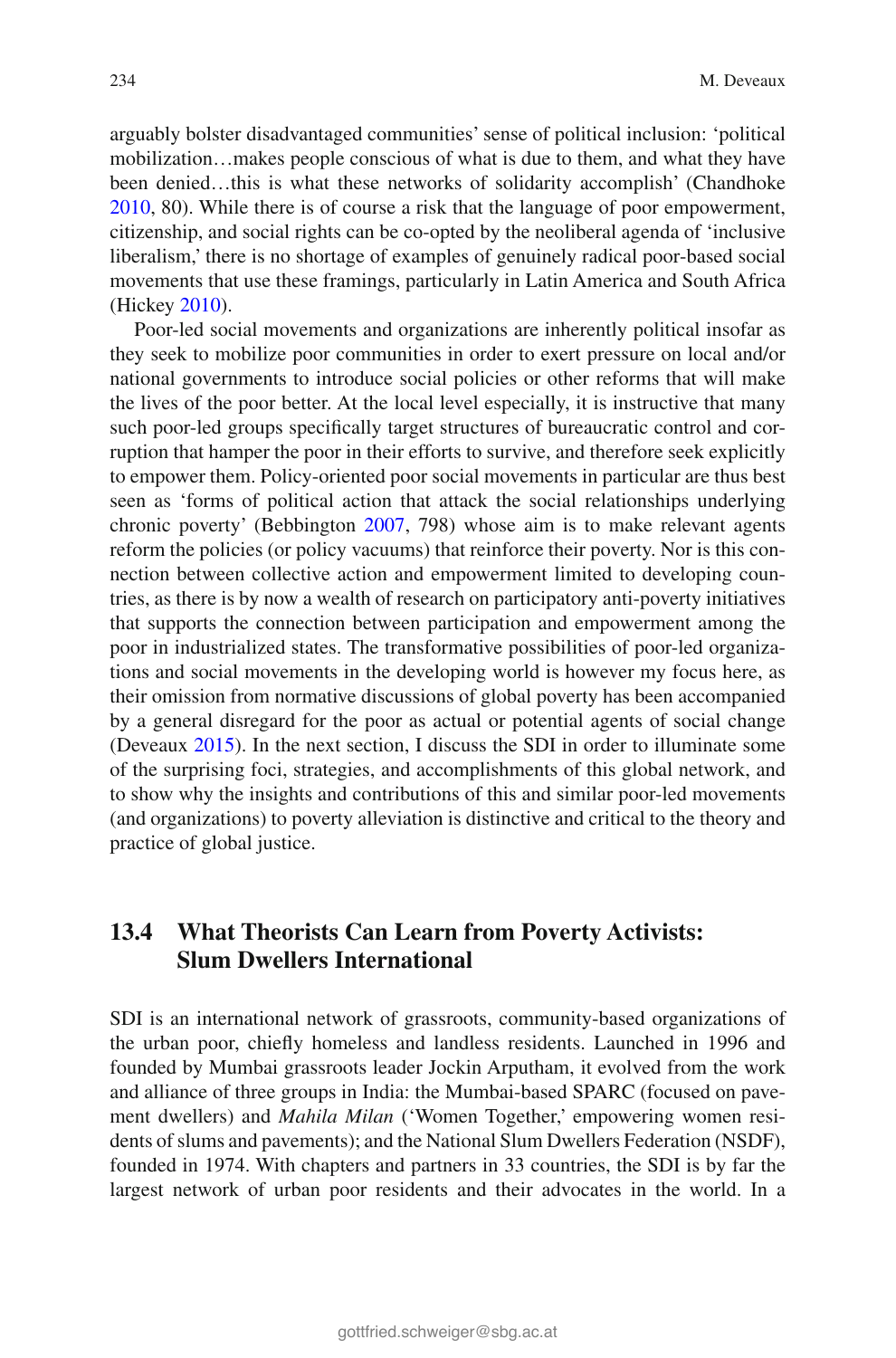nutshell, 'SDI groups seek to identify a political space and then use this space to secure developmental benefits, generally around secure tenure, infrastructure, services and housing, that address immediate needs and build the capacity of the poor to innovate, strategise and negotiate for further benefits' (d'Cruz and Mitlin 2007, 235). My purpose here is to sketch out some of the key aims and organizing strategies of SDI and its affiliates, in order to make the case that pro-poor politics holds important insights for normative theorizing about poverty.

 From its inception, the SDI has been committed to community-directed change: 'SDI affi liates support people-centred development, with organized communities leading and implementing activities to secure a pro-poor urban transformation recognized and resourced by the state' (Mitlin 2013 , 484). The participatory and grassroots orientation of SDI is an extension of the beliefs and organizing style of the three Indian groups whose alliance paved the way for the transnational network. As Arjun Appadurai (2002, 28) explains,

 The Alliance has evolved a style of pro-poor activism that consciously departs from earlier models of social work, welfarism, and community organization….Instead of relying on the model of an outside organizer who teaches local communities how to hold the state to its normative obligations to the poor, the Alliance is committed to the methods of organization, mobilization, teaching, and learning that build on what poor persons already know and understand. The first principle of this approach is that no one knows more about how to survive poverty than the poor themselves.

As this description suggests, SDI and its national affiliates are at the vanguard of what has come to be known as 'pro-poor' political organizing and change; indeed, the organization's mission statement says that 'SDI believes that the only way to manage urban growth and to create inclusive cities is for the urban poor to be at the center of strategies for urban development' (SDI website, 2015). What does this mean, in practice? First, SDI and the national federations that it comprises are actually led by urban poor representatives who are activists in slums or among pavement dwellers. As one observer notes, 'the NGOs that support each federation…have redefined the role of professionals away from being the talkers, managers and solution generators to being listeners and supporters of community-generated solutions' (Satterthwaite 2001, 136).

 Second and relatedly, SDI focuses on facilitating knowledge exchanges between the different national federations of slum dwellers, aimed at building up the organizing capabilities and political strategies of urban poor groups and their social movements. From its inception, it has sponsored face-to-face meetings of delegations of national slum dweller federations who travel to meet their counterparts in other countries. Typically the visits 'involve immediate immersion in the ongoing projects of the host community' (Appadurai 2002, 41). Beyond sharing experiences and tactics for supporting and protecting slum communities, these exchanges have made possible the 'building of deep democracies locally' (Appadurai 2002 , 42). This is not only because of the examples of grassroots organizing that SDI activists are exposed to, but because of the network's commitment to democratic internal criticism and debate: 'When members of the SDI meet in one another's localities (as well as on other occasions, such as meetings in London, New York, or the Hague),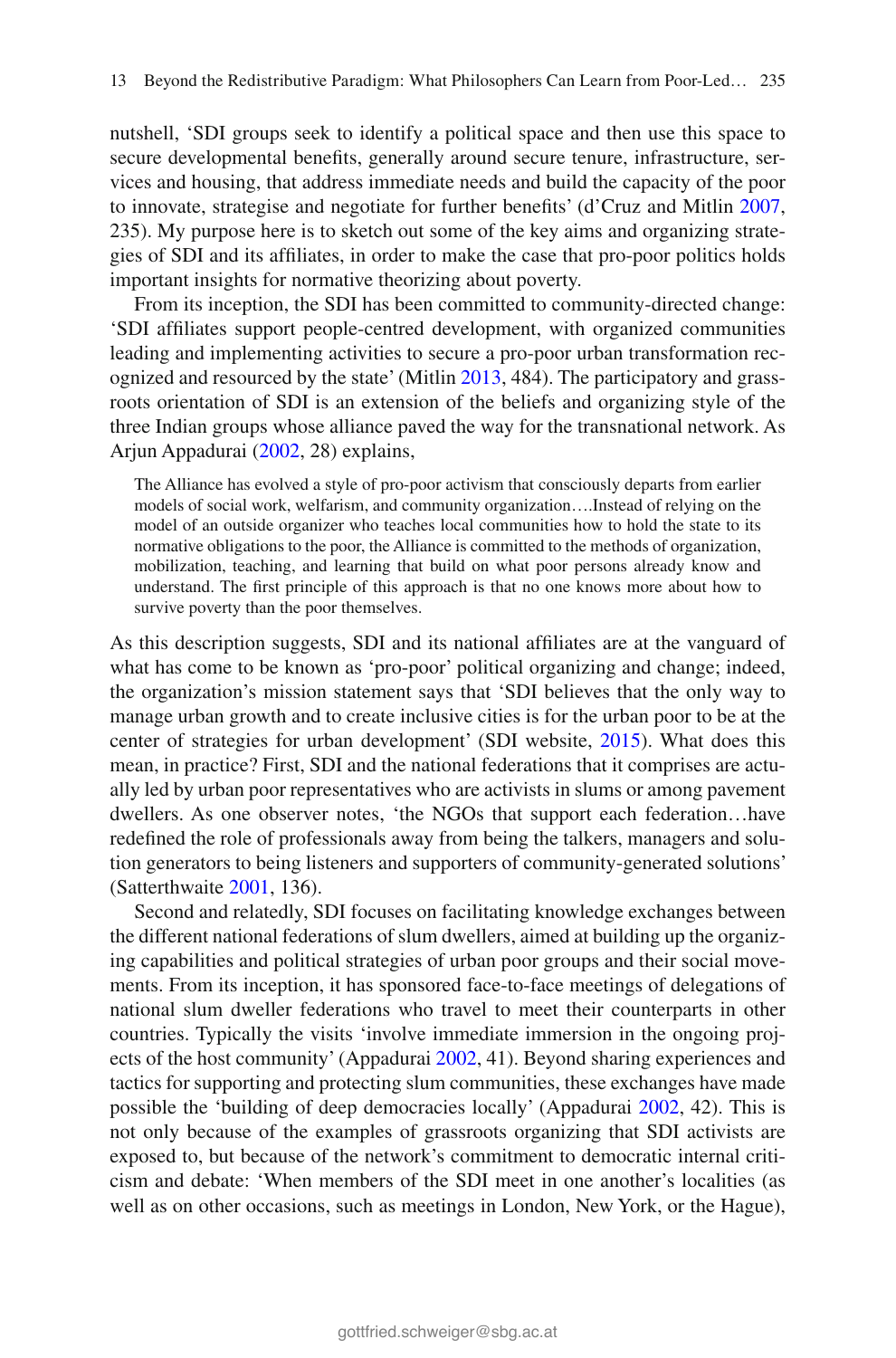they have the occasion to raise hard questions about inclusion, power, hierarchy, and political risk or naïveté in their host's local and regional organizations' (Appadurai 2002 , 43). At the same time, these visits between the national federations have garnered considerable media attention and even funding from important bodies (both governmental and non-governmental), thereby increasing the political clout of the national federations and their affiliates (Appadurai 2002, 42). In addition to improving the federations' bargaining power with local and national governments, the heightened profile of the global SDI exchanges has made it possible for the organization to move into 'more long-term strategic plans for funding, capacity building, and what they call scaling up' (Appadurai 2002, 42).

 The political knowledge and strategies that the representatives and members of the member federations of SDI share with one another is intended to build up the political capacities of these federations and their member groups through tactical information and solidarity. But what, concretely, are these political capacities in turn directed at achieving for slum-dwellers? Many of the national slum and pavement dweller federations (and their member groups) provide concrete support to communities of urban poor who are fighting evictions from informal settlements, including legal and tactical support against shack demolition – or in some cases, to minimize the destruction of personal possessions through voluntary dismantling. Saving and credit schemes to assist slum and pavement dwellers have also quickly emerged as a central part of the work of member groups of the national federations. In India, *Mahila Milan* was founded to link together hundreds of women's collectives which help women pavement and slum dwellers to create income and savings so as to better weather the various crises that punctuate their precarious living situations (Patel and Mitlin 2004 , 219). The Indian Alliance has helped to extend this group's success, and by 2011, the savings network consisted over 750,000 savers in 65 cities in the country (Satterthwaite and Mitlin 2014 , 140). *Mahila Milan* , like many other members of the national federations within SDI, is active in other areas of empowerment, teaching slum dwellers how to do community-based enumerations as well as to construct housing (Patel and Mitlin 2004). Indeed, enumeration of slum and pavement dwellers has been a longstanding cornerstone of the work of SDI members, because it throws light on the paucity of services and infrastructure for these dwellers as well as providing proof of the (undercounted) vast number of residents of informal settlements:

 Enumeration is a simple but powerful tool designed by the residents of informal settlements, who own and use the information that they gather themselves. Through enumerations they survey and map themselves, and build the skills and knowledge to represent themselves and their needs to government…They develop a critical collective identity that helps form the political basis for their engagement with government. For these reasons, the motto within SDI is 'When in doubt, count!' (Patel et al. 2012, 14)

 SDI's federations and their member groups also advocate for the provision of badly needed social services to slums, such as sanitation facilities. Drawing attention to the political obstacles to these municipal services has also been an important part of the strategy of some of the federations and their member groups. The Indian Alliance publicized the fact that the budget allocated to the construction of public toilets by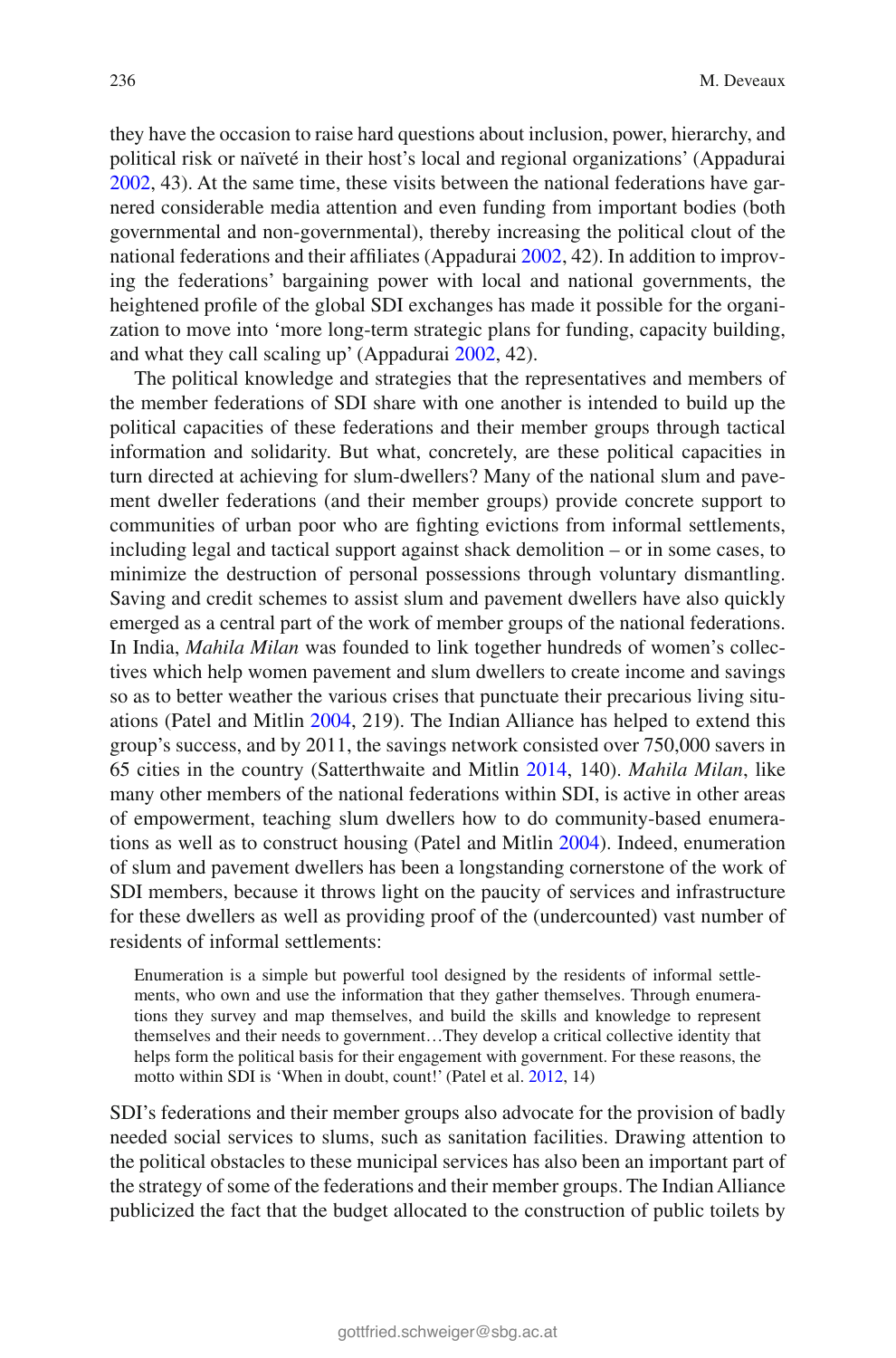the Mumbai Municipality went unused, revealing that the problem lay in the 'city's patronage-based politics…[and the ad-hoc] way in which the city dealt with the sanitation needs of the vast majority of the city's residents' (Menon 2013 , 164). The Alliance's revelation of this fact and its outspoken criticism of the few (poorly designed and maintained) public toilets that were supplied was soon followed up with their own grassroots initiative to design, construct, and maintain what they called a 'community toilet' – with the support of the local municipality. Within the Alliance, the women's group *Mahila Milan* took the lead in assessing the different needs of children, men and women in slum communities, designing neighborhood toilet blocks that were subsequently replicated across Mumbai (Satterthwaite and Mitlin 2014). Drawing on her ethnographic research on Mumbai's informal settlements, Gayatri Menon explains the significance of this project in empowering its residents and altering the state's engagement with them:

 Less an architectural model and more an ethico-political innovation that seeks to transform the way in which the state invests in and engages with the urban poor, the community toilet seeks to expand the decision-making power of the subjects of social policy. The public toilet as conceived by the Municipality relegates the poor to the position of welfare recipients…. The community toilet on the other hand, calls forth a substantive, and insurgent understanding of citizenship that empowers impoverished communities by creating the conditions for them to exercise a degree of local, democratic control over the conditions of their living, that is, to recover agency. (Menon  $2013$ , 165)

 While my discussion has focused on the Indian organizations within SDI, the goals and strategies of other national federations and their members very much echo those discussed here. In Namibia, South Africa, Zimbabwe, Kenya, Malawi, Uganda, Brazil, Cambodia, and the Philippines, for example, the SDI and its affiliates have secured housing plots and subsidies, spearheaded community-led slum upgrading projects, helped to build up the resources of slums through community-managed savings practices, and developed (and delivered) innovative, alternative public sanitation facilities. They have earned the support of local and national governments with their large, low-income community housing construction projects, housing subsidy plans, and savings schemes (Bolnick  $2008$ ; d'Cruz and Mitlin  $2007$ ). Sometimes SDI's national federations work with select NGOs and draw on their professional expertise, but importantly, these are genuine (as well as strategic and often temporary) partnerships, and not driven by the interests or agendas of NGO professionals. Importantly, however, the latter are kept at arm's length from the core policy-setting process within SDI organizations, and are 'held to account through a community-led governance process' that 'treats professionals as an executive, there to enact the wishes of democratic representatives of the community' (Mitlin 2013 , 494). Despite its successes with government in some places and its endorsement (at times) by powerful entities like the World Bank, the SDI has not wavered in its commitment to poor-directed change, as is evidenced in its ongoing efforts to train local leaders (particularly women), create community knowledge, and expand the capabilities of its ever-growing membership base (d'Cruz and Mitlin 2007; Satterthwaite and Mitlin  $2014$ .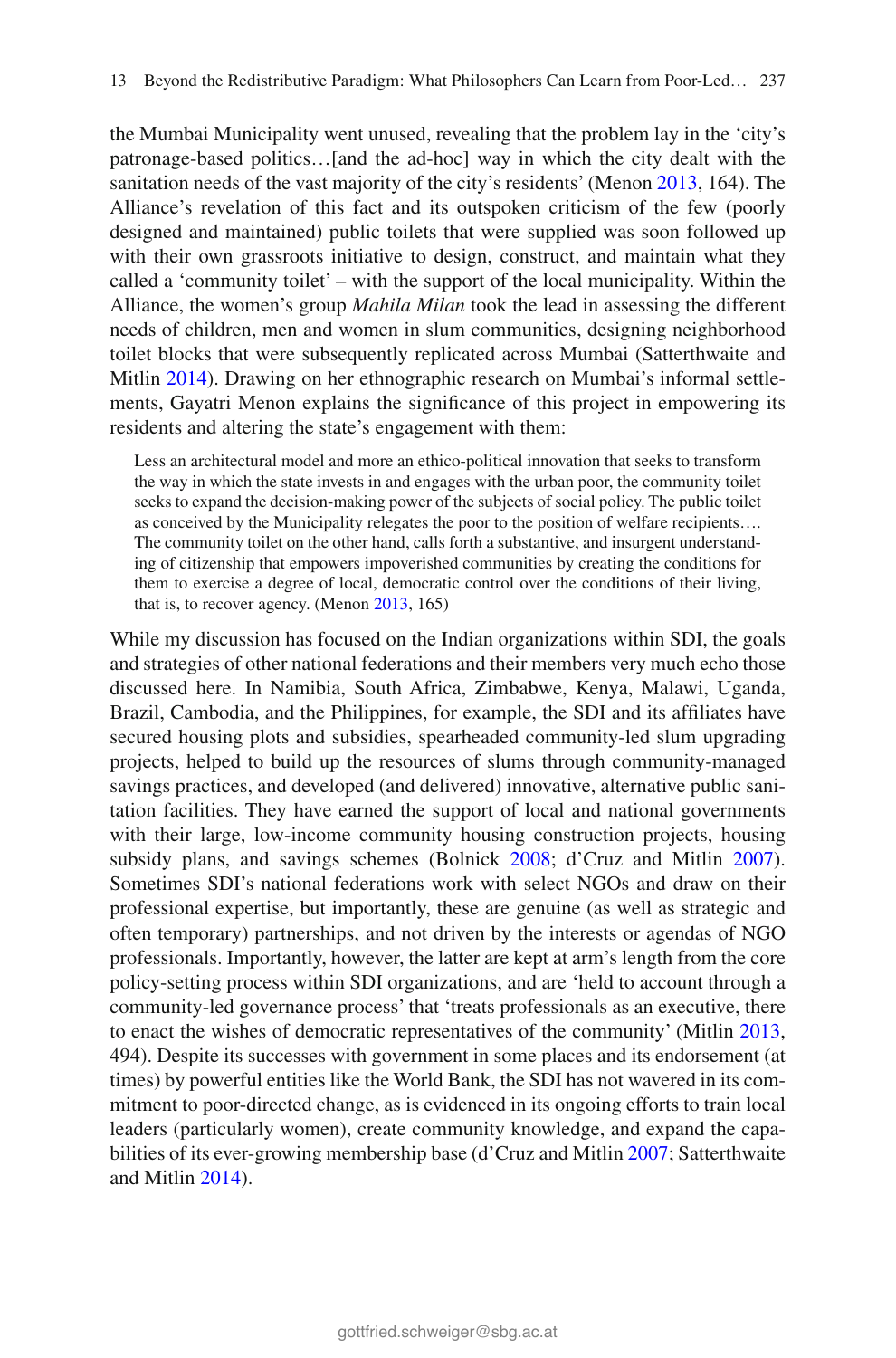As this analysis suggests, the success of SDI and its affiliates must be measured not only by the housing that it has managed to supply or generate for slum and pavement dwellers, which is certainly considerable – between 15,000 and 30,000 housing units annually in the last several years (Bolnick 2008 ). Rather, it must also be measured in terms of the political shifts that it has effected, or at least begun to effect. One of these shifts has to do with the consciousness and capabilities of slum and pavement dwellers themselves, in places where SDI and its members have been active. By becoming directly involved in the multi-tiered process of bringing housing and services to their communities – from enumerating neighbors and assessing communal needs to designing facilities and working with local and national government officials for this infrastructure – the disempowered urban poor become political agents. Where it has worked well, the SDI's model of grassroots organizing has thus not only challenged the marginality of pavement dwellers, but created a new 'subject of public policy' modeled on a kind of insurgent citizenship (Menon 2013, 158). These political subjects do not work in isolation; rather, SDI aims to create 'poor communities able to engage in partnerships with more powerful agencies… [in such a way as to increase] the capability of these communities to perform more powerfully as instruments of deep democracy in the local context' (Appadurai 2002 , 46). Building the knowledge and capacities of poor communities not only gives members a sense of agency, but it makes it possible for them to press their demands for needed reforms much more effectively; after all, 'the main focus of the members of Shack/Slum Dwellers International is not on donor-funded projects but on changing government institutions and policies within each locality and nationally so that they respond to the needs and priorities of urban poor groups' (Satterthwaite 2001, 138). Through their SDI activism, the urban poor demand the accountability of government agencies, to be sure, but on terms very different from those of traditional welfarism or even development: 'SDI groups are involved in developing new relationships between the urban poor and the city authorities and politicians' (d'Cruz and Mitlin 2007, 234). These relationships, and indeed a new kind of politics, are made possible by the interventions and openings that SDI and member organizations create through their community activism, institutional and political capacitybuilding, and pro-poor solidarity work.

## **13.5 What Poor-Led Political Struggles Can Teach Us About Poverty**

 SDI's efforts to transform the powerlessness of poor communities by fostering slum dwellers' 'agency as a fundamental aspect of their demand for a fairer distribution of public goods and claims to a right to the city' (Menon 2013 , 157) pushes against a *merely* redistributive understanding of global justice. SDI and its federations have arguably developed a political model for poverty alleviation that supports the 'agency and collective capacity' of the urban poor (Satterthwaite and Mitlin 2014,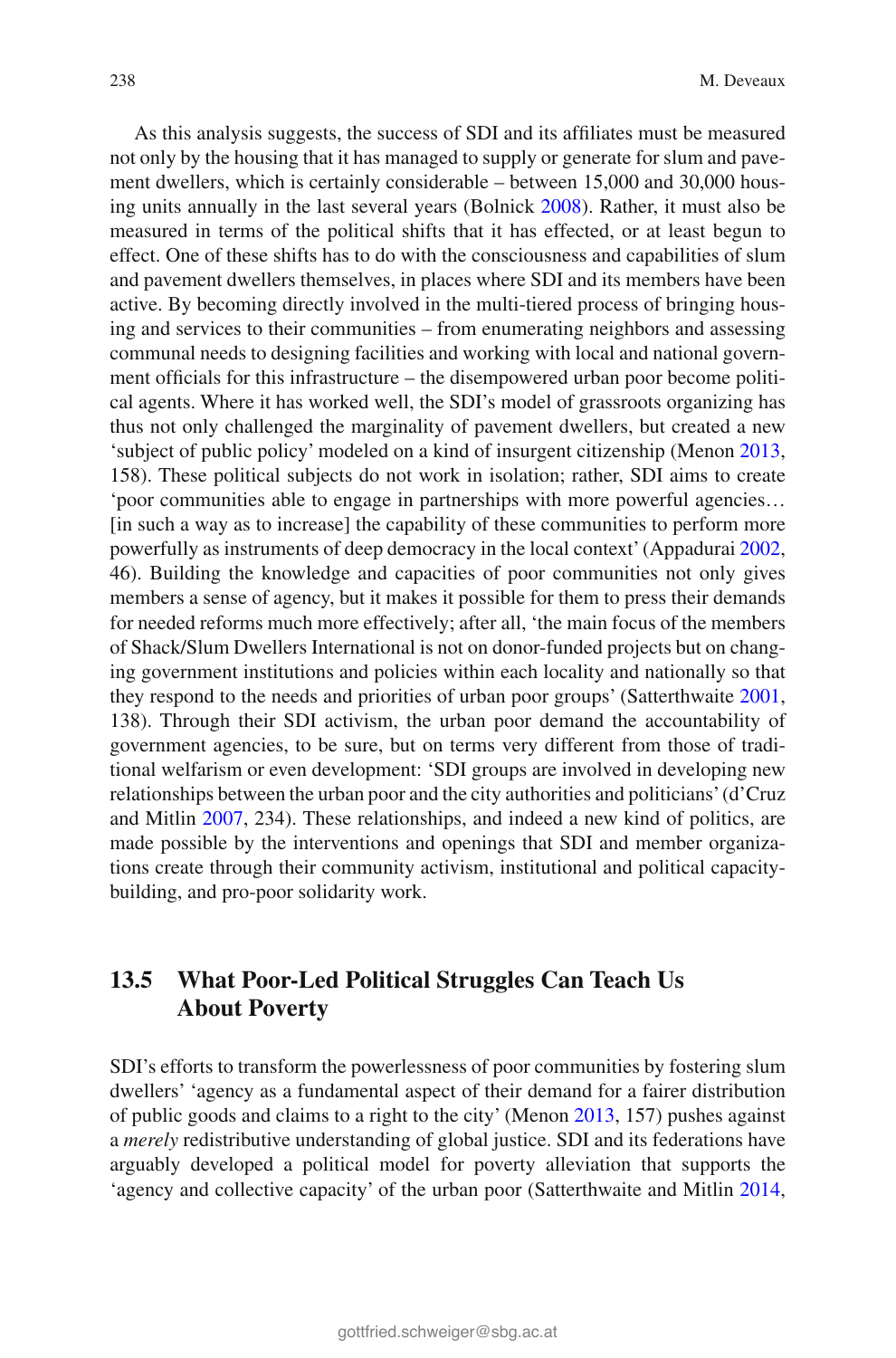133) far better than state-sponsored or even I/NGO-led anti-poverty initiatives do. Yet the priorities and strategies of this and other poor-led organizations are conspicuously absent from mainstream poverty-reduction approaches in philosophy, notably those of Peter Singer (2010) and Thomas Pogge (2008). This serious omission has had the ironic effect of marginalizing poor communities within global justice discourse—in effect, obscuring the poor's own analyses and insights regarding poverty, as well as their concrete efforts to transform the structures that perpetuate it. Relational accounts of chronic poverty, such as those emphasizing social exclusion and misrecognition, are better able to acknowledge the significance of poor communities' contributions to poverty analysis and alleviation.

 The work of poor-led social movements and political organizations contains valuable normative insights for ethical and political approaches to reducing poverty and inequality – insights that philosophers would do well to heed. Importantly, the priorities and strategies of poor communities sometimes depart from normative theorist's usual assumptions about what those living in poverty most want and need, thus leading us to reconsider these assumptions. For example, it is striking that the redistribution of goods and resources is rarely the sole (or even primary) goal of poor-led organizations' and movements' politics. Instead, pro-poor political struggles aim first and foremost to transform the social and political structures that systematically disempower poor citizens. In Young's terms, they take aim at the structural injustices to which they are subjected, and which produce what Charles Tilly refers to as 'durable inequalities' – persistent inequalities often transmitted across generations. These structural injustices cannot be undone by shifting resources alone – if indeed such a thing were possible without a seismic shift in power. Neither the redistributive paradigm in general, nor 'sufficiency' thinking in particular, then, grasp the importance of politically transforming processes and structures of social inequality. By contrast, a relational account of poverty sees the transformation of unjust structures and relations of power inequality as critical to reducing deprivation.

 Poor-led political movements and organizing also reveal important sources of discrimination, disadvantage, and exclusion that perpetuate poverty – and which blind-side many resourcist poverty reduction initiatives. The existence of these structures – which deepen the poverty of certain subgroups of the poor, like women and ethnic/racial/religious minorities – helps explain why poor organizations target oppressive social and political structures and relations in their struggles to reduce poverty. Concurrently, pro-poor groups often target the empowerment of these doubly disadvantaged groups in their organizations. Early on, the NSDF identified women's particular disadvantages as key to understanding the entrenched vulnerability of slum and pavement dwellers, and women's leadership as a crucial part of any struggle to reduce urban poverty. These were the reasons for establishing *Mahila Milan* :

With most savers and savings-groups managers being women, these savings groups help address the multiple forms of disadvantage, oppression and exploitation that they face…. This challenges and helps overturn discrimination and limited social expectations as women engage with each other as activists (rather than remaining subservient to male and/or older household members), public agents (rather than enclosed in the household) and strategic thinkers (rather than passive)....As women take up new leadership roles in providing essential goods and services centred on the home and neighbourhood, an engagement with the state begins. (Satterthwaite and Mitlin 2014, 162)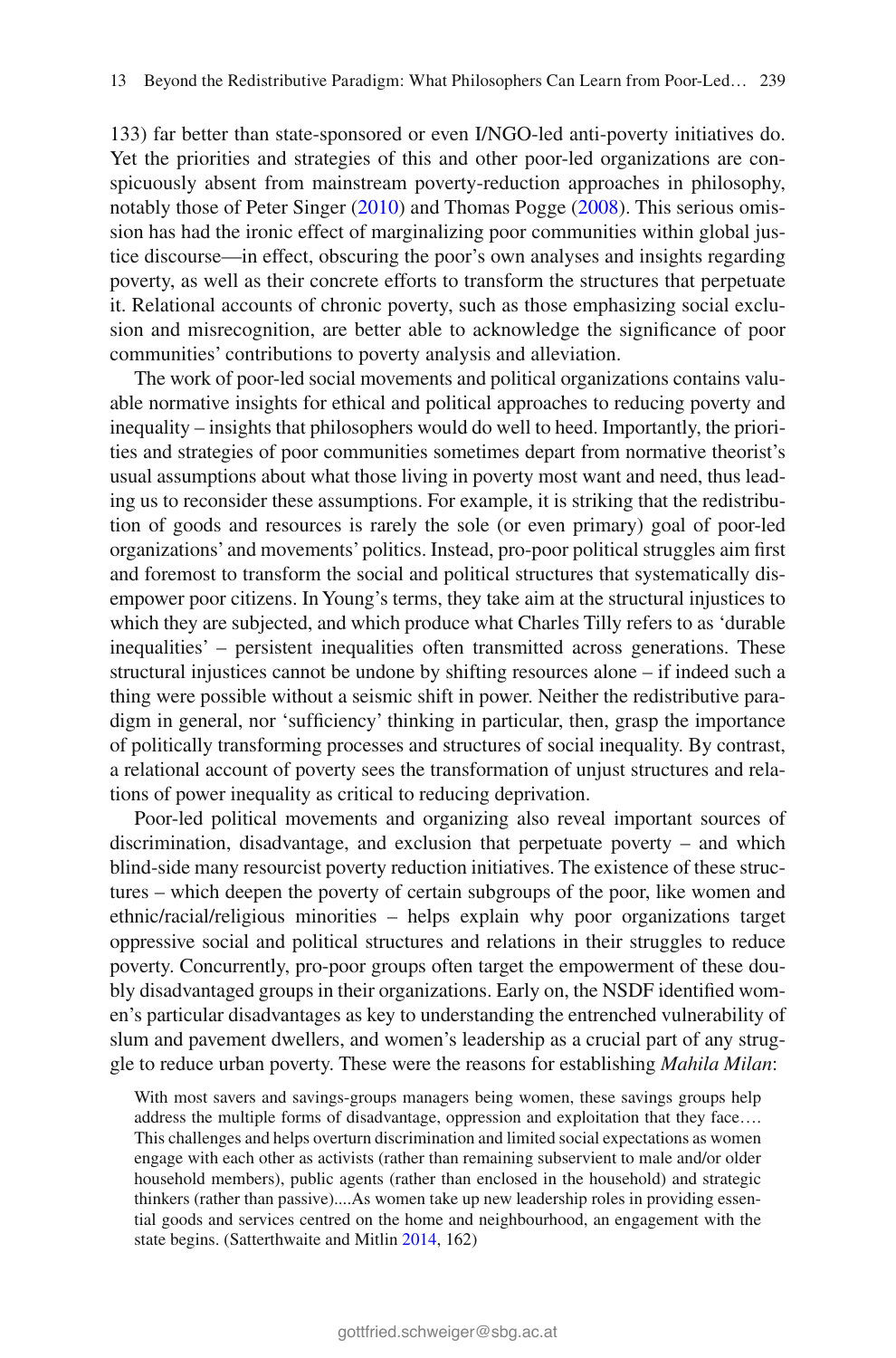Understanding the vulnerability to poverty of certain groups (like women) arguably requires a fine-grained analysis of social relations, family dynamics, norms, and local political institutions and structures – as capability approach proponents have argued (Sen 1999). But equally, reducing this vulnerability requires that those suffering disadvantage, discrimination and exclusion be at the center of processes that seek to dismantle structures of inequality.

 Pro-poor organizations and movements thus care very much about enhancing the capabilities and political voice of poor communities – a priority overlooked by broadly redistributive approaches to poverty reduction. This is partly so that they can be more effective at holding relevant agents (usually government) accountable for failing to deliver social goods to which they, as citizens, are entitled. But equally, the capacity-building focus of poor-led groups also has to do with transforming deprived individuals' powerlessness and sense of exclusion into one of empowerment and inclusion. As Green  $(2008, 20)$  writes, 'such an assertion of power is both an end in itself – a crucial kind of freedom – and a means to ensure that the different institutions of society (the state, the market, the community, and the family) respect people's rights and meet their needs, via laws, rules, policies, and day-to-daypractices'. In seeking to develop the social and political capabilities of the poor, activists often hold out a new model of citizenship, like the insurgent, activist citizenship of the urban poor in the case of SDI, or 'agrarian citizenship' in the case of the Brazil's agrarian land movement, MST ( *Movimento dos Trabalhadores Rurais Sem Terra*) (Wittman 2010). Human rights claims (especially social and economic rights) are increasingly part of these alternative, radical models of citizenship.

 Whether they appeal to their social rights as citizens or invoke the language of human rights (or both), poor communities aim through their activism and organizing to challenge and transform their powerlessness in the face of local, national, and global institutions. This may strike us as wishful thinking or a fantastical, modernday David and Goliath fable. But if we view poverty in relational terms (Mosse  $2010$ , as was suggested earlier, it becomes clear that some of its central harms – humiliation, shame, disrespect, voicelessness, lack of recognition – require remedies that specifically target the social exclusion and disempowerment of the poor. Pro-poor social movements and organizations understand this, and are motivated by the belief that freedom from poverty (like exploitation and domination) is not something that can be achieved passively in the sense of being granted to the poor. Rather, they proceed on the assumption that a lasting reduction of poverty and the achievement of 'durable empowerment' (Drydyk 2008) demands a process of social and political struggle in which unjust power structures and relationships are identified, challenged, and transformed by citizens. Not only do these groups and movements demand accountability, transparency, and reform, then, but they assert their own nascent agency by developing alternative visions and proposals for development and poverty alleviation, as the example of SDI showed. These two aspects – transforming unjust structures that disempower poor and marginalized citizens, and enhancing the creative political capabilities of citizens – are essential, and closely linked (Drydyk 2013). Importantly, such empowerment efforts must be attentive to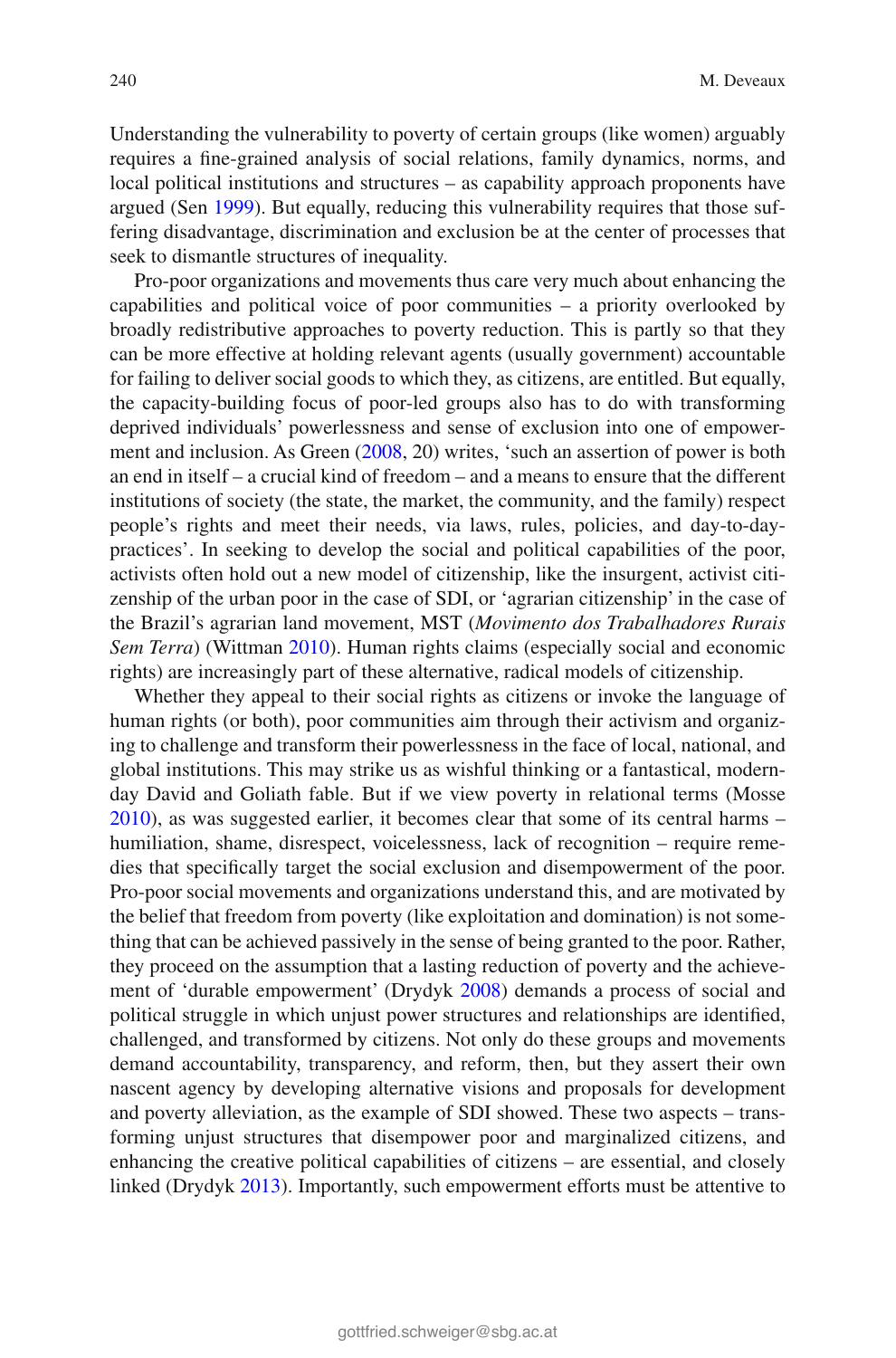relational inequalities that produce vulnerability to poverty, particularly to 'group subjection and intra-group dominance' (Drydyk 2013, 260).

 The scope and aims of poor social movements and organizations differ from redistribution-focused approaches to poverty in an another respect: while the former very often focus on activism at the local, regional and national levels, the latter target the transnational level (with the exception of capability theorists like Martha Nussbaum). There are of course many good reasons why philosophers concerned with acute poverty and inequality would choose to focus their attention on global processes and institutions – not least, their sheer power and scope. But given the importance of local and national institutions, structures, and social policies for the daily lives and capabilities of the poor, it is critical that normative theorizing does not ignore these entities, or activism directed at them. Although global coalitions can and do enhance the solidarity of the disenfranchised, arguably 'the main agent that can realize rights and thus justice remains the national, democratic state upon which demands can be made, and from which accountability can be demanded' (Chandhoke 2013 , 312). The injustices that poor communities care most about are often sedimented by processes and structures at these sub-global levels; as a result, poor politics often target lack of accountability, lack of transparency, and the corruption of government and NGOs (McGee and Gaventa 2010). While some theorists have drawn attention to the lack of accountability of global financial institutions, they have paid little attention to issues of transparency, accountability, and corruption at more proximate levels. And yet, as Gillian Brock has noted,

Corruption plays a huge role in sustaining high levels of poverty, undermining beneficial development and undermining many countries' ability to enjoy reasonable opportunities for development….There is an underappreciated connection between corruption and people being unable to meet their basic needs  $(2014, 256)$ .

 Equally important, pro-poor activists target local, regional, and national level processes and policies because it is at these levels that they can most readily transform their own sense of disempowerment. The urban poor mobilized through SDI's federations and their member groups are actively involved not only in protesting unjust policies and practices at these sub-global levels, but in developing and implementing alterative solutions to their lack of housing and social services. As we saw, this often takes place through partnerships with (or support from) local and sometimes regional and national governments. In Brazil, for example, SDI partnered with both private sector entities and a support NGO ( *Interaçao* ) to secure legal land tenure for 7000 families in the space of 3 years (Bolnick 2008). Contributing in these ways, and building social and political capabilities more generally, is not as easy in activism that targets global structures, as significant as these are to poverty. Rather, 'everyday struggles for livelihood take place in particular localities or 'communities' whose vitality is a function of the density and depth of their civil associations, especially among the poor' (Friedmann 1996, 170). If poverty is a relational process in which multiple, cross-cutting structural inequalities are sustained, then empowerment initiatives must make it possible for people to take aim at these relational structures at close range (Cornwall and Rivas 2015).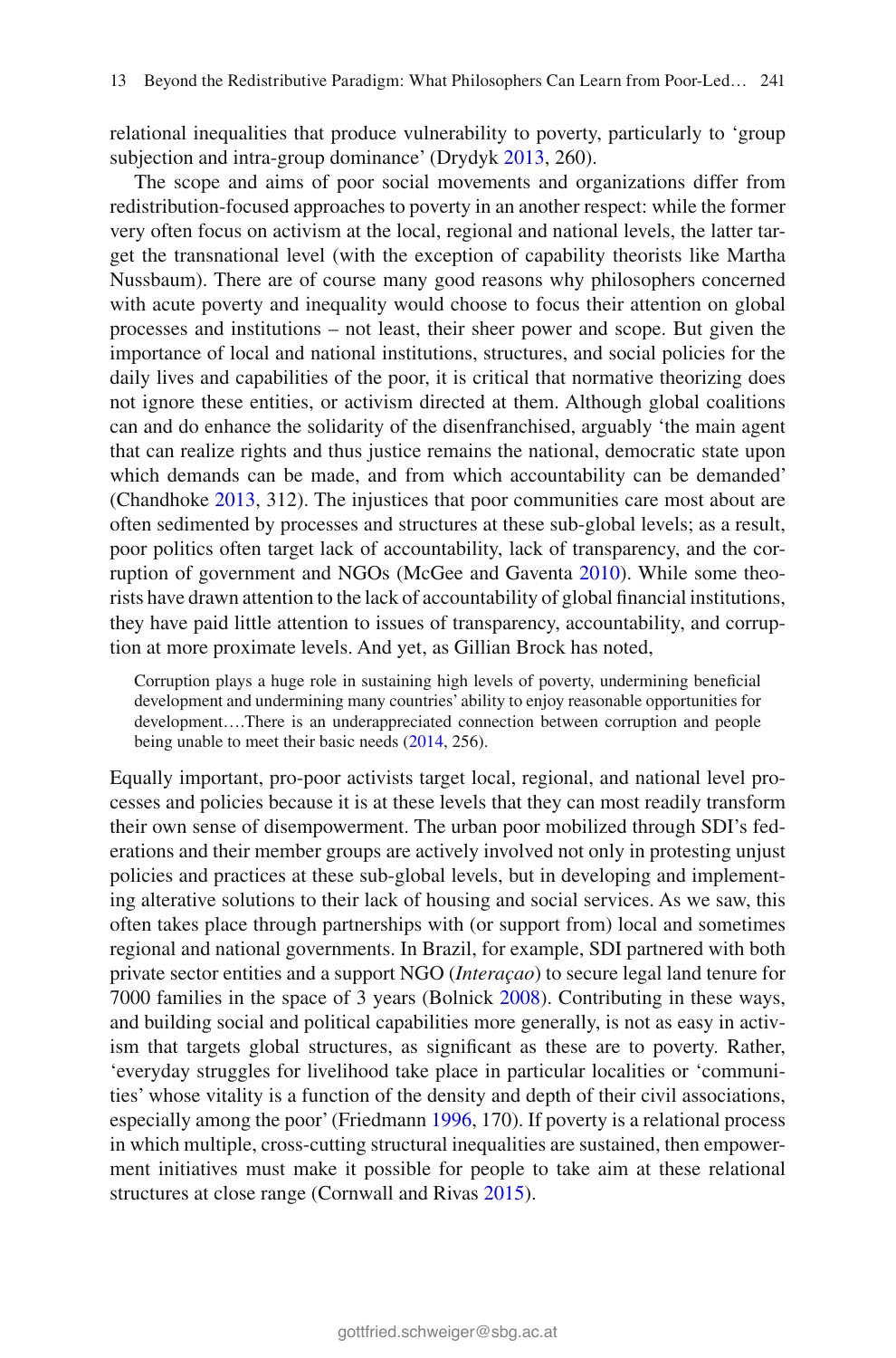Finally, by paying closer attention to the social movements and organizations of the urban and rural poor, philosophers will acknowledge their status as moral and political agents of justice. Too often the poor have been overlooked as possible agents in poverty reduction; arguably, our 'analyses need to consider the full range of different agents who might be able to play a part in reducing global injustice' (Brock 2014 , 258). Skeptics who are unconvinced that poor activism can amount to much may not be persuaded by descriptions of poor-led politics; they might, however, be moved by appeals to democratic justice. Justice conceived according to principles of democratic legitimacy demands that those directly affected both by poverty and by attempts to alleviate it have a central role (should they wish to take it up) in articulating and developing responses to poverty. Nancy Fraser's idea of the 'all-subjected' principle — an expanded and amended version of the all-affected principle — is helpful here in explaining why 'parity of participation' (Fraser  $2008$ ; Fraser 2010) should be understood as a core requirement of global justice by democratic theorists. To the extent that normative theorizing about poverty ignores or fails to include poor citizens, it reinforces their exclusion from political power. While philosophers cannot transform the poor's lack of power and voice, by incorporating their communities' and social movements' insights into our normative theories of poverty reduction (and of global justice generally), we can help to recognize and validate their voices. Beyond demonstrating solidarity, such a move would make ethical approaches to poverty more relevant to the relational realities of poverty that poor activists have long understood – and more consistent with the radical democratic principles that theorists of global justice usually espouse.

 I have argued that political philosophers writing on global poverty need to take seriously the social and political organizations and movements of the poor. This does not mean that they should not also engage the question of what duties rich states owe to the poor; nor have I denied that that global redistribution on a massive scale is required in order to eradicate poverty or achieve global justice. Rather, my aim has been to show that the value of theorists' usual conversations about global poverty is greatly reduced if it ignores the priorities and perspectives of existing poor organizations and struggles. We need our normative discussions of poverty alleviation to intersect and resonate much more closely with poor-led politics if such theorizing is to be of use in framing and challenging the vast power inequalities and injustices that make acute poverty possible.

## **References**

- Addison, Tony, David Hulme, and Ravi Kanbur (eds.). 2009. *Poverty dynamics: Interdisciplinary perspectives* . Oxford: Oxford University Press.
- Anderson, Elizabeth. 1999. What is the point of equality? *Ethics* 109: 287–337.
- Appadurai, Arjun. 2002. Deep democracy: Urban governmentality and the horizon of politics. *Public Culture* 14: 21–47.

Axelsen, David, and Lasse Nielsen. 2014. Sufficiency as freedom from duress. *The Journal of Political Philosophy* . doi[:10.1111/jopp.120-48.](http://dx.doi.org/10.1111/jopp.120-48)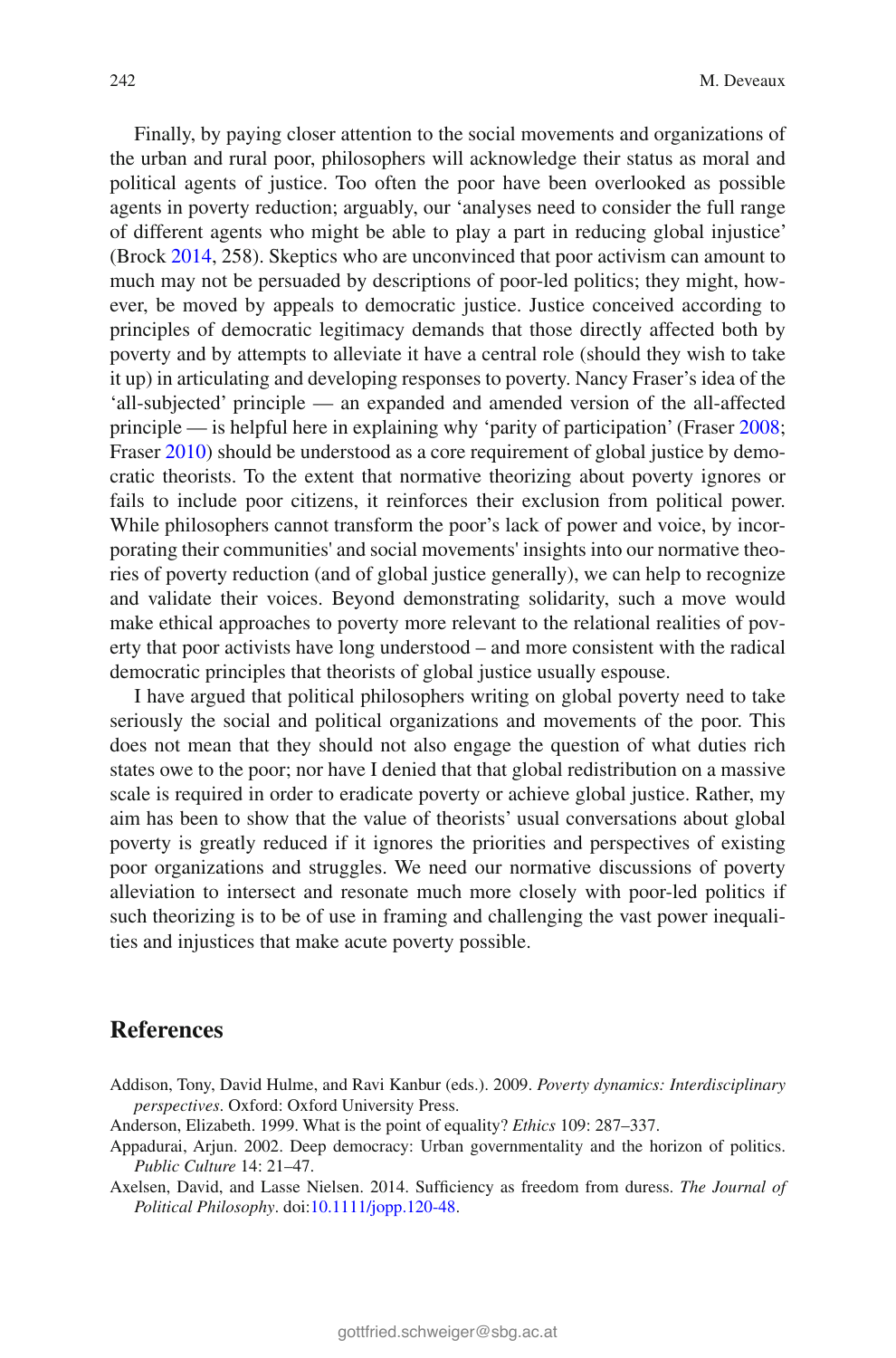- Bebbington, Anthony. 2007. Social movements and the politicization of chronic poverty. *Development and Change* 38: 793–818.
- Benbaji, Yitzhak. 2005. The doctrine of sufficiency: A defense. *Utilitas* 17: 310–332.
- Blake, Michael. 2001. Distributive justice, state coercion, and autonomy. *Philosophy and Public Affairs* 30: 257–296.
- Bolnick, Joel. 2008. Development as reform and counter-reform: Paths travelled by Slum/Shack Dwellers International. In *Can NGOs make a difference?: The challenge of development alternatives* , ed. Anthony Bebbington. London/New York: Zed Books.
- Brock, Gillian. 2009. *Global justice: A cosmopolitan account* . Oxford: Oxford University Press.
- Brock, Gillian. 2014. Some future directions for global justice. *Journal of Global Ethics* 10: 254–260.
- Caney, Simon. 2001. Cosmopolitan justice and equalizing opportunities. *Metaphilosophy* 32: 113–134.
- Casal, Paula. 2007. Why sufficiency is not enough. *Ethics* 117: 296–326.
- Chambers, Robert. 1997. *Whose reality counts?* Sterling: Stylus Publishing.
- Chambers, Robert. 1999. *Whose reality counts?: Putting the last first*. London: Intermediate Technology Publications.
- Chandhoke, Neera. 2010. How much is enough, Mr. Thomas? How much will ever be enough? In *Thomas Pogge and his critics* , ed. Alison Jaggar, 66–83. Cambridge: Polity Press.
- Chandhoke, Neera. 2013. Realising justice. *Third World Quarterly* 34: 305–320.
- Cornwall, Andrea, and Althea-Maria Rivas. 2015. From 'gender equality' and 'women's empowerment' to global justice: Reclaiming a transformative agenda for gender and development. *Third World Quarterly* 36: 396–415.
- D'Cruz, Celine, and Diana Mitlin. 2007. Shack/slum dwellers international. In *Membership-based organizations of the poor* , ed. Martha Chen. London/New York: Routledge.
- Deveaux, Monique. 2015. The global poor as agents of justice. *Journal of Moral Philosophy* 12: 1–25.
- Drydyk, Jay. 2008. Durable empowerment. *Journal of Global Ethics* 4: 231–245.
- Drydyk, Jay. 2013. Empowerment, agency, and power. *Journal of Global Ethics* 9: 249–262.
- Dügben, Franziska. 2012. Africa humiliated? Misrecognition in development aid. *Res Publica* 18: 65–77.
- Fanon, Frantz. 1968. *The wretched of the earth*. New York: Grove Press.
- Frankfurt, Harry. 1987. Equality as a moral ideal. *Ethics* 98: 21–43.
- Frankfurt, Harry. 1997. Equality and respect. *Social Research* 64: 3–15.
- Fraser, Nancy. 2008. *Scales of justice* . New York: Columbia University Press.
- Fraser, Nancy. 2010. Injustice at intersecting scales: On 'social exclusion' and the 'global poor'. *European Journal of Social Theory* 13: 363–371.
- Friedmann, John. 1996. Rethinking poverty: Empowerment and citizen rights. *International Social Science Journal* 49: 161–172.
- Gilabert, Pablo. 2012. *From global poverty to global equality* . Oxford: Oxford University Press.
- Graf, Gunter, and Gottfried Schweiger. 2013. Capabilities, recognition and the philosophical evaluation of poverty: A discussion of issues of justification and the role of subjective experiences. *International Critical Thought* 3: 282–296.
- Graf, Gunter, and Gottfried Schweiger. 2014. Poverty and freedom. *Human Affairs* 24: 258–268.
- Green, Duncan. 2008. *From poverty to power: How active citizens and effective states can change the world*. Warwickshire: Oxfam International and Practical Action Publishing.
- Hickey, Sam. 2010. The government of chronic poverty: From exclusion to citizenship? *Journal of Development Studies* 46: 1139–1155.
- Hickey, Sam, and Giles Mohan (eds.). 2004. *Participation: From tyranny to transformation? Exploring new approaches to participation* . London: Zed Books.
- Hickey, Sam, and Giles Mohan. 2005. Relocating participation within a radical politics of development. *Development and Change* 36: 237–262.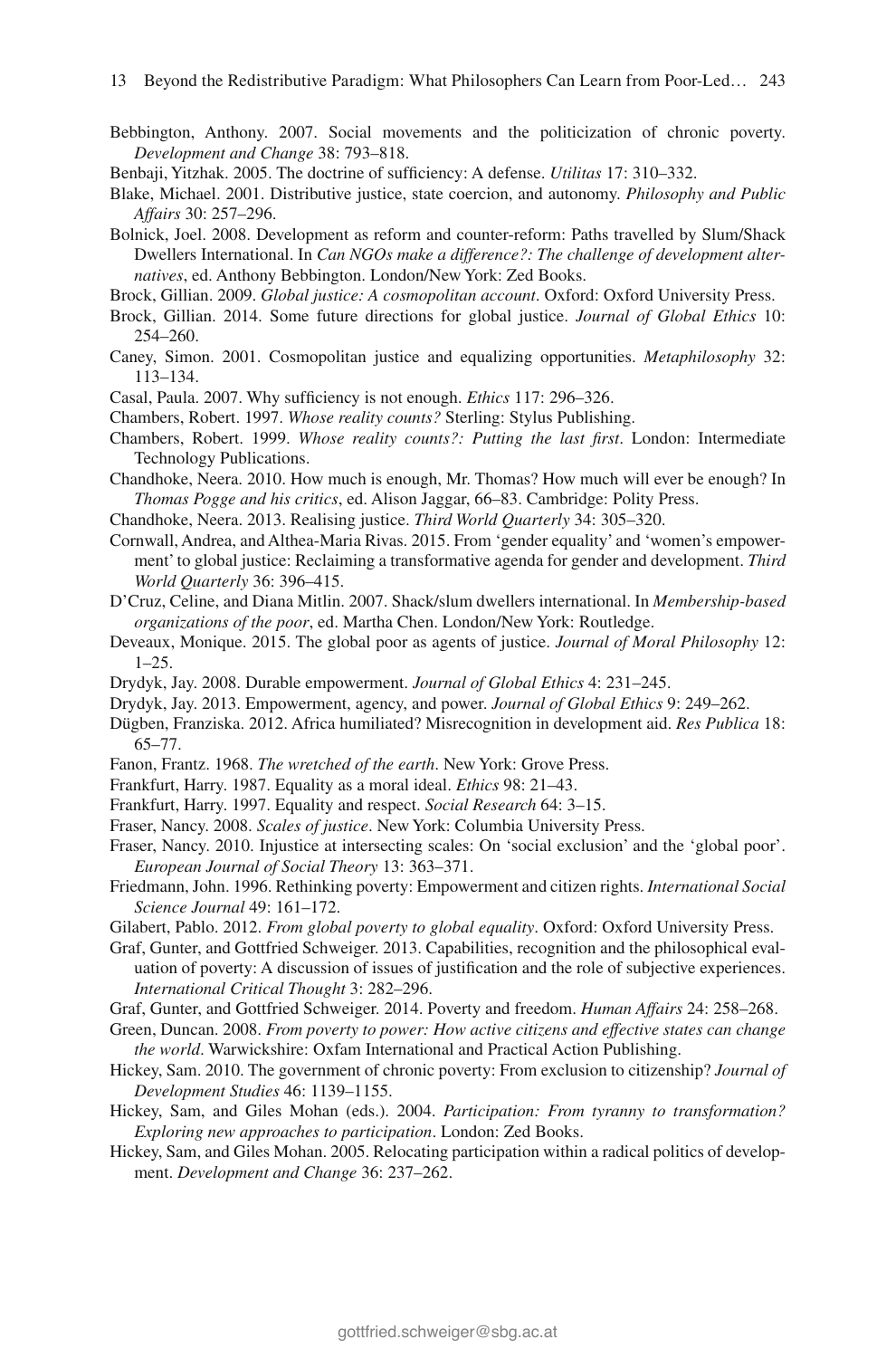- Huseby, Robert. 2010. Sufficiency: Restated and defended. *Journal of Political Philosophy* 18: 178–197.
- Kabeer, Naila. 2000. Social exclusion, poverty, and discrimination: Towards an analytical framework. *Institute of Development Studies Bulletin* 31: 91–114.
- Lenard, Patti Tamara. 2012. Motivating cosmopolitanism? A skeptical view. In *Global justice and international affairs* , ed. Thom Brooks, 93–119. Leiden: Brill Academic Publishers.
- Lichtenberg, Judith. 2014. *Distant strangers: Ethics, psychology, and global poverty* . Cambridge: Cambridge University Press.
- Lister, Ruth. 2013. Power, not pity: Poverty and human rights. *Ethics and Social Welfare* 7: 109–123.
- McGee, Rosemary, and John Gaventa. 2010. *Review of impact and effectiveness of transparency and accountability initiatives: Synthesis report* . Brighton: Institute of Development Studies.
- Menon, Gayatri. 2013. Citizens and 'squatters': The contested subject of public policy in neoliberal Mumbai. *Ethics and Social Welfare* 7: 155–169.
- Miller, Richard. 2010. *Globalizing justice: The ethics of poverty and power* . Oxford: Oxford University Press.
- Mitlin, Diana. 2013. A class act: Professional support to people's organizations in towns and cities of the global south. *Environment and Urbanization* 25: 483–499.
- Mosse, David. 2010. A relational approach to durable poverty, inequality and power. *Journal of Development Studies* 46: 1156–1178.
- Nagel, Thomas. 2005. The problem of global justice. *Philosophy and Public Affairs* 33: 113–147.
- Nielsen, Kai. 1985. Ideal and nonideal theory: How should we approach questions of global justice? *The International Journal of Applied Philosophy* 2: 33–41.
- Nolan, Brian, and Ive Marx. 2009. Economic inequality, poverty, and social exclusion. In *The Oxford handbook of inequality* , ed. W. Salverda et al. Oxford: Oxford University Press.
- O'Neill, Onora. 2000. *The bounds of justice* . Cambridge: Cambridge University Press.
- Patel, Sheela, and Diana Mitlin. 2004. Grassroots-driven development: The alliance of SPARC, the National Slum Dwellers Federation and *Mahila Milan* . In *Empowering squatter citizens* , ed. Diana Mitlin and David Satterthwaite, 216–225. London: Earthscan.
- Patel, Sheela, Carrie Baptist, and Celine d'Cruz. 2012. Knowledge is power: Informal communities assert their right to the city through SDI and community-led enumerations. *Environment and Urbanization* 24: 13–26.

Pogge, Thomas. 2008. *World poverty and human rights* . Cambridge: Polity Press.

- Risse, Mathias. 2005. Do we owe the poor assistance or rectification? *Ethics & International Affairs* 19: 9–18.
- Salverda, Wiemer, Brian Nolan, and Timothy Smeeding (eds.). 2009. *The Oxford handbook of economic inequality* . Oxford: Oxford University Press.
- Sandbrook, Richard. 2002. Deepening democracy to fight poverty: What role for human internationalists? *The International Journal* 57: 175–192.
- Satterthwaite, David. 2001. From professionally driven to people-driven poverty reduction: Refl ections on the role of Shack/Slum Dwellers International. *Environment & Urbanization* 13: 135–138.
- Satterthwaite, David, and Diana Mitlin. 2014. *Reducing urban poverty in the global south* . Abingdon/New York: Routledge.
- Satz, Debra. 2010. Ideals of egalitarianism and sufficiency in global justice. *Canadian Journal of Philosophy* 40(Supp. 1): 53–71.
- Schweickart, David. 2008. Global poverty: Alternative perspectives on what we should do And why. *Journal of Social Philosophy* 39: 471–491.
- Schweiger, Gottfried. 2014. Recognition theory and global poverty. *Journal of Global Ethics* 10: 267–273.

Sen, Amartya. 1999. *Development as freedom*. Oxford: Oxford University Press.

Singer, Peter. 1972. Famine, affl uence, and morality. *Philosophy and Public Affairs* 1: 229-243.